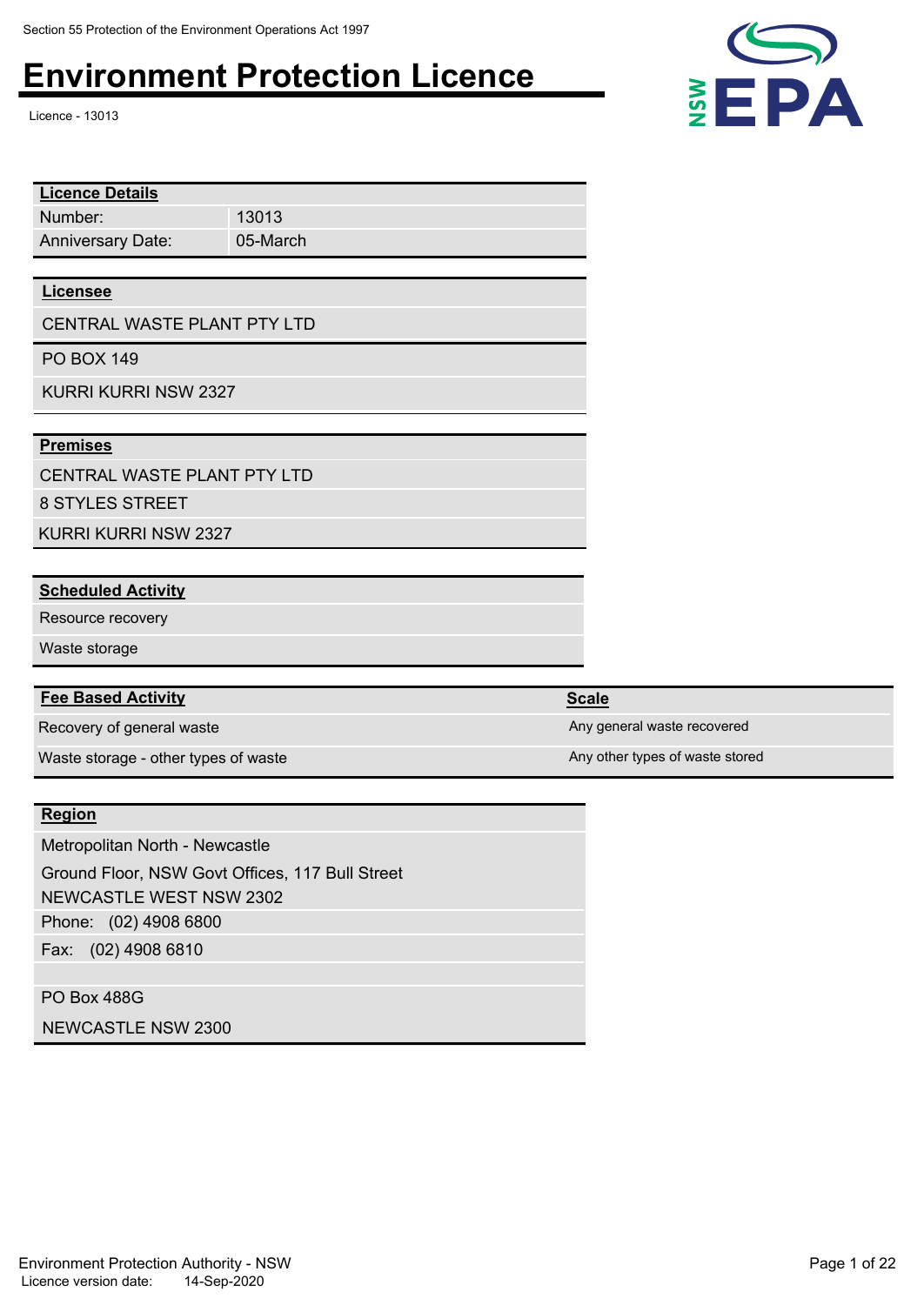Licence - 13013



|                | <b>INFORMATION ABOUT THIS LICENCE</b>                                |          |
|----------------|----------------------------------------------------------------------|----------|
|                |                                                                      |          |
|                |                                                                      |          |
|                |                                                                      |          |
|                |                                                                      |          |
|                |                                                                      |          |
|                |                                                                      |          |
|                |                                                                      | 5        |
|                |                                                                      |          |
| 1              |                                                                      | 6        |
| A1             |                                                                      | 6        |
| A <sub>2</sub> |                                                                      | 6        |
| A <sub>3</sub> |                                                                      |          |
| $\mathbf{2}$   |                                                                      | 7        |
| P <sub>1</sub> |                                                                      | 7        |
| 3              |                                                                      | $\prime$ |
| L <sub>1</sub> |                                                                      | 7        |
| L <sub>2</sub> |                                                                      | 7        |
| L <sub>3</sub> |                                                                      | 8        |
| L4             |                                                                      | 10       |
| 4              |                                                                      | 11       |
| O <sub>1</sub> |                                                                      | 11       |
| O <sub>2</sub> |                                                                      | -11      |
| O <sub>3</sub> |                                                                      | 11       |
| O4             |                                                                      | 12       |
| O <sub>5</sub> |                                                                      | -12      |
| O <sub>6</sub> |                                                                      | -13      |
| 5              |                                                                      | 13       |
| M1             |                                                                      | 13       |
| M <sub>2</sub> |                                                                      |          |
| M <sub>3</sub> |                                                                      | 13       |
| M4             |                                                                      | -14      |
| 6              |                                                                      | 14       |
| R <sub>1</sub> |                                                                      | - 14     |
|                | $\Box$ pyironmont Protoction Authority $\angle$ NISIM<br>Dao 2 of 22 |          |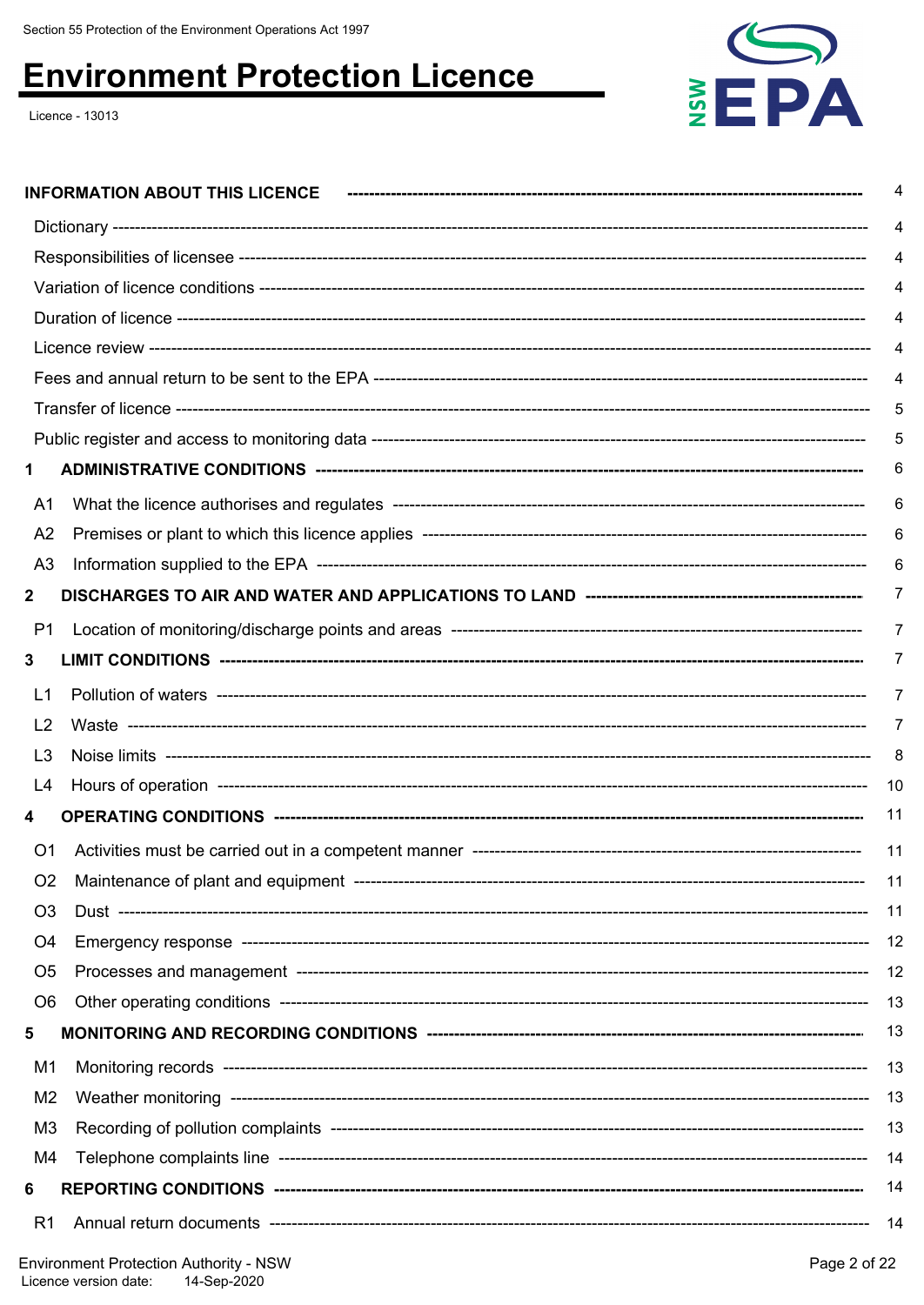Licence - 13013



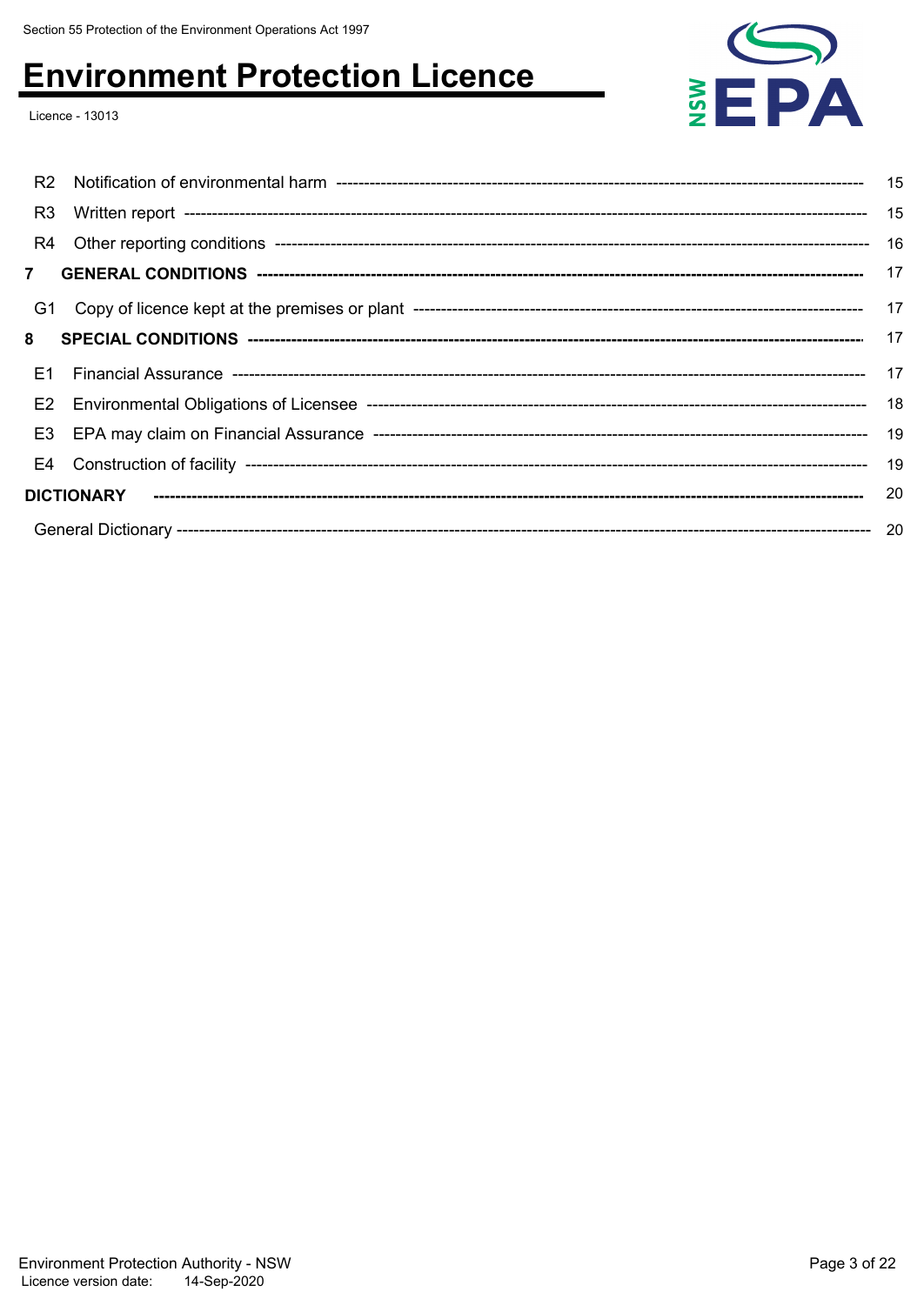Licence - 13013



### **Information about this licence**

### **Dictionary**

A definition of terms used in the licence can be found in the dictionary at the end of this licence.

### **Responsibilities of licensee**

Separate to the requirements of this licence, general obligations of licensees are set out in the Protection of the Environment Operations Act 1997 ("the Act") and the Regulations made under the Act. These include obligations to:

- ensure persons associated with you comply with this licence, as set out in section 64 of the Act;
- control the pollution of waters and the pollution of air (see for example sections 120 132 of the Act);
- report incidents causing or threatening material environmental harm to the environment, as set out in Part 5.7 of the Act.

#### **Variation of licence conditions**

The licence holder can apply to vary the conditions of this licence. An application form for this purpose is available from the EPA.

The EPA may also vary the conditions of the licence at any time by written notice without an application being made.

Where a licence has been granted in relation to development which was assessed under the Environmental Planning and Assessment Act 1979 in accordance with the procedures applying to integrated development, the EPA may not impose conditions which are inconsistent with the development consent conditions until the licence is first reviewed under Part 3.6 of the Act.

### **Duration of licence**

This licence will remain in force until the licence is surrendered by the licence holder or until it is suspended or revoked by the EPA or the Minister. A licence may only be surrendered with the written approval of the EPA.

#### **Licence review**

The Act requires that the EPA review your licence at least every 5 years after the issue of the licence, as set out in Part 3.6 and Schedule 5 of the Act. You will receive advance notice of the licence review.

### **Fees and annual return to be sent to the EPA**

For each licence fee period you must pay:

- an administrative fee; and
- a load-based fee (if applicable).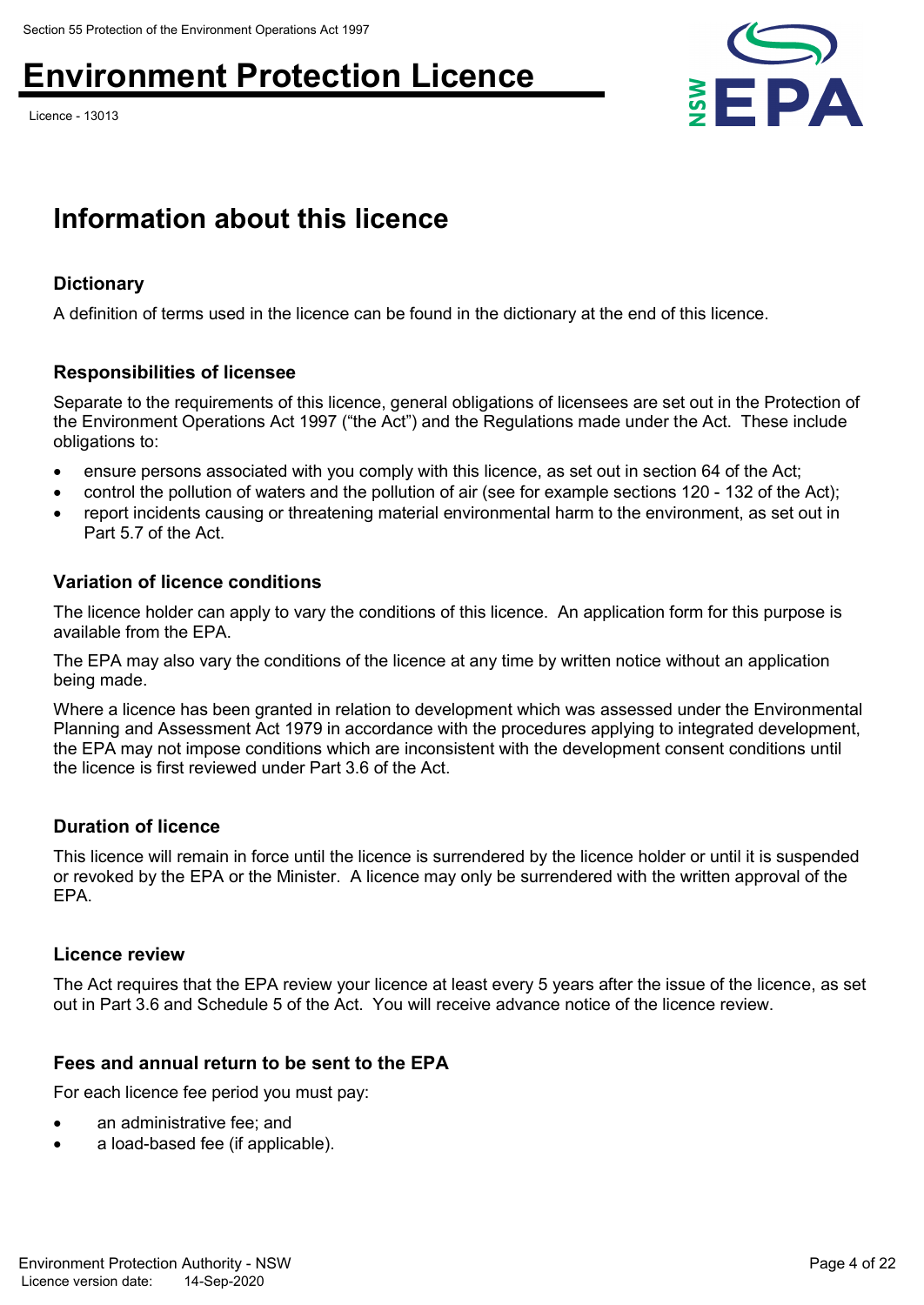



The EPA publication "A Guide to Licensing" contains information about how to calculate your licence fees. The licence requires that an Annual Return, comprising a Statement of Compliance and a summary of any monitoring required by the licence (including the recording of complaints), be submitted to the EPA. The Annual Return must be submitted within 60 days after the end of each reporting period. See condition R1 regarding the Annual Return reporting requirements.

Usually the licence fee period is the same as the reporting period.

#### **Transfer of licence**

The licence holder can apply to transfer the licence to another person. An application form for this purpose is available from the EPA.

#### **Public register and access to monitoring data**

Part 9.5 of the Act requires the EPA to keep a public register of details and decisions of the EPA in relation to, for example:

- licence applications;
- licence conditions and variations;
- statements of compliance;
- load based licensing information; and
- load reduction agreements.

Under s320 of the Act application can be made to the EPA for access to monitoring data which has been submitted to the EPA by licensees.

#### **This licence is issued to:**

**CENTRAL WASTE PLANT PTY LTD**

**PO BOX 149**

**KURRI KURRI NSW 2327**

subject to the conditions which follow.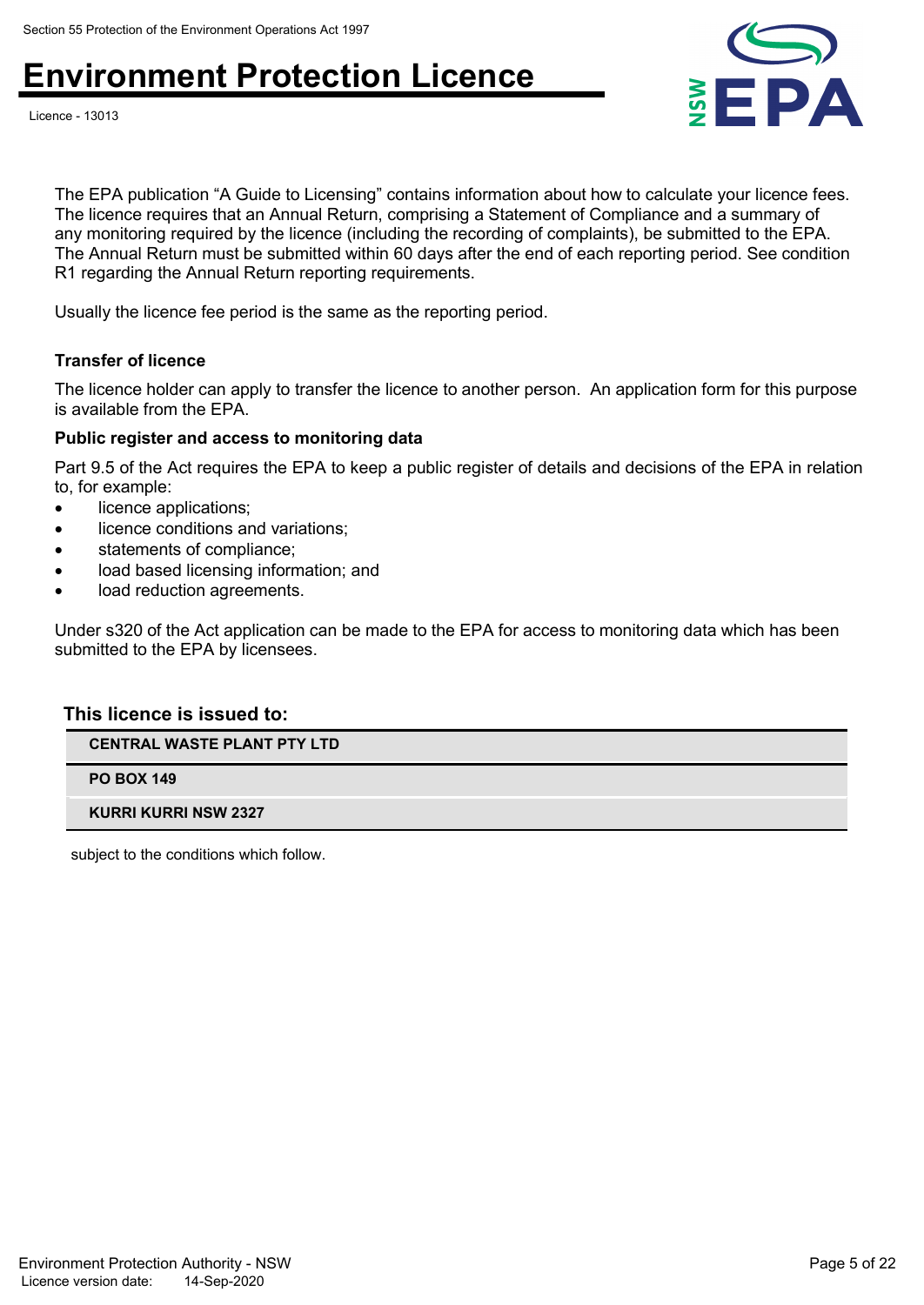Licence - 13013



### **1 Administrative Conditions**

### **A1 What the licence authorises and regulates**

A1.1 This licence authorises the carrying out of the scheduled activities listed below at the premises specified in A2. The activities are listed according to their scheduled activity classification, fee-based activity classification and the scale of the operation.

Unless otherwise further restricted by a condition of this licence, the scale at which the activity is carried out must not exceed the maximum scale specified in this condition.

| <b>Scheduled Activity</b> | <b>Fee Based Activity</b>            | <b>Scale</b>                       |
|---------------------------|--------------------------------------|------------------------------------|
| Resource recovery         | Recovery of general waste            | Any general waste<br>recovered     |
| Waste storage             | Waste storage - other types of waste | Any other types of waste<br>stored |

### **A2 Premises or plant to which this licence applies**

A2.1 The licence applies to the following premises:

| <b>Premises Details</b>            |
|------------------------------------|
| <b>CENTRAL WASTE PLANT PTY LTD</b> |
| <b>8 STYLES STREET</b>             |
| <b>KURRI KURRI</b>                 |
| <b>NSW 2327</b>                    |
| LOT 5 DP 1251190                   |

### **A3 Information supplied to the EPA**

A3.1 Works and activities must be carried out in accordance with the proposal contained in the licence application, except as expressly provided by a condition of this licence.

In this condition the reference to "the licence application" includes a reference to:

a) the applications for any licences (including former pollution control approvals) which this licence replaces under the Protection of the Environment Operations (Savings and Transitional) Regulation 1998; and

b) the licence information form provided by the licensee to the EPA to assist the EPA in connection with the issuing of this licence.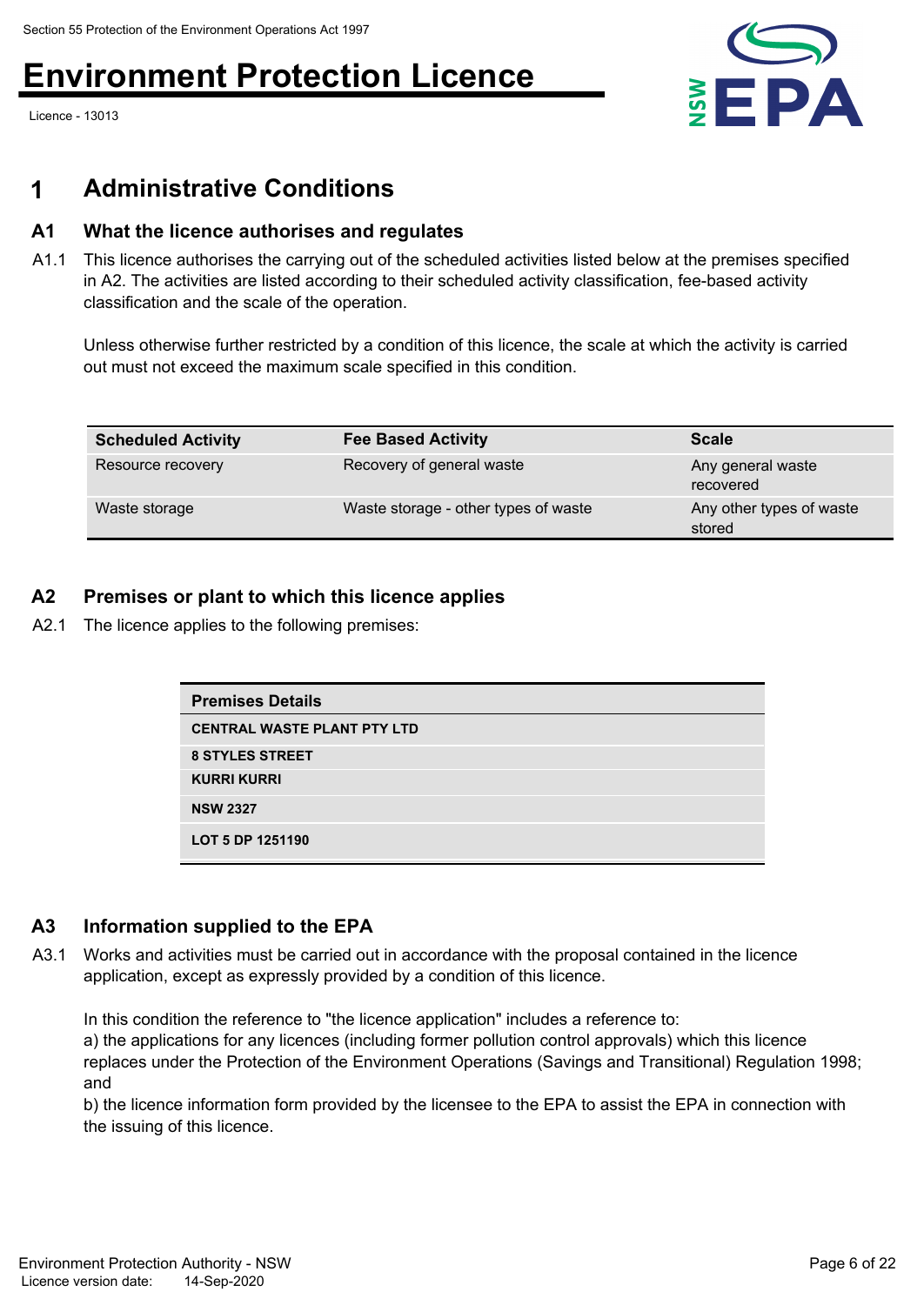Licence - 13013



#### **Discharges to Air and Water and Applications to Land 2**

### **P1 Location of monitoring/discharge points and areas**

P1.1 The following utilisation areas referred to in the table below are identified in this licence for the purposes of the monitoring and/or the setting of limits for any application of solids or liquids to the utilisation area.

### **3 Limit Conditions**

### **L1 Pollution of waters**

L1.1 Except as may be expressly provided in any other condition of this licence, the licensee must comply with section 120 of the Protection of the Environment Operations Act 1997.

### **L2 Waste**

L2.1 The licensee must not cause, permit or allow any waste to be received at the premises, except the wastes expressly referred to in the column titled "Waste" and meeting the definition, if any, in the column titled "Description" in the table below.

Any waste received at the premises must only be used for the activities referred to in relation to that waste in the column titled "Activity" in the table below.

Any waste received at the premises is subject to those limits or conditions, if any, referred to in relation to that waste contained in the column titled "Other Limits" in the table below.

This condition does not limit any other conditions in this licence.

| Code      | Waste                                    | <b>Description</b>                                                                                                                                                                                                          | <b>Activity</b>                    | <b>Other Limits</b> |
|-----------|------------------------------------------|-----------------------------------------------------------------------------------------------------------------------------------------------------------------------------------------------------------------------------|------------------------------------|---------------------|
| <b>NA</b> | General solid waste<br>(non-putrescible) | Building and demolition<br>waste including soils<br>and excavated road<br>materials that meet CT1<br>levels for general solid<br>waste in Table 1 of the<br><b>EPA's Waste</b><br><b>Classification</b><br>Guidelines 2014. | Resource recovery<br>Waste storage |                     |

- L2.2 The maximum amount of waste received on at the premises must not exceed 90,000 tonnes per reporting period.
- Note: "Reporting period" is defined in the dictionary of this licence.
- L2.3 No more than 100 tonnes of garden waste is to be stored at the premises at any time.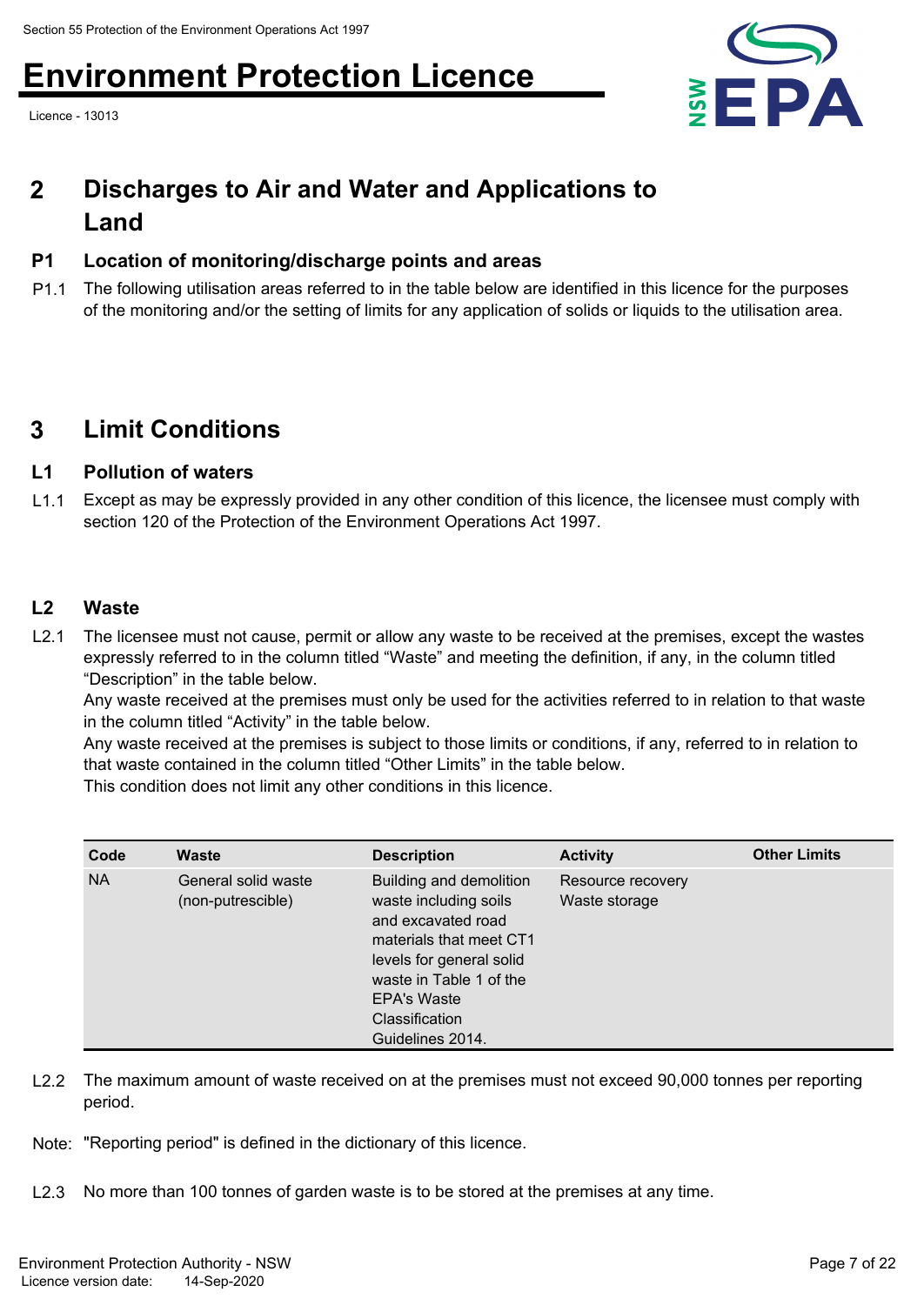Licence - 13013



L2.4 Biosolids are not permitted to be accepted at the premises.

#### **Authorised Amount**

- L2.5 Notwithstanding any limit specified in the above table, the licensee shall not exceed the authorised amount specified in this licence. Where the authorised amount is less than the total of all wastes listed above, the authorised amount takes precedent.
- L2.6 The authorised amount of waste permitted on the premise cannot exceed 18,500 tonnes at any on time
- L2.7 The licensee must ensure that the height of all wastes stored at the premises does not exceed 6 metres from ground level, metres or the boundary wall, whichever is lower.
- L2.8 The licensee must ensure that height markers are installed where waste is stored, and the markers:
	- indicate height above 5 metres in 10 centimetres increments;
	- clearly identify 6 metres; and
	- are visible to all working areas around the stockpile or storage area

#### **L3 Noise limits**

L3.1 Noise generated at the premises must not exceed the noise limits at the times and locations in the table below.

Noise Limits (dB(A))

| Location                                                      | Day LAeq (15<br>minute) | <b>Evening LAeq (15</b><br>minute) | Night LAeq (15<br>minute) | Night LA1 (1<br>minute) |
|---------------------------------------------------------------|-------------------------|------------------------------------|---------------------------|-------------------------|
| 4 Horton Road,<br>Loxford (Lot 439,<br>DP 755231)             | 49                      | 48                                 | 43                        | 56                      |
| 7 McLeod Road,<br>Loxford (Lot 70,<br>DP 755213)              | 49                      | 48                                 | 43                        | 56                      |
| 72 Hart Road,<br>Loxford (Lot 434,<br>DP 755231)              | 49                      | 48                                 | 43                        | 56                      |
| 20 James Street.<br>Kurri Kurri (Lot 1,<br>DP 255271)         | 46                      | 44                                 | 40                        | 52                      |
| 66 Northcote<br>Street, Kurri Kurri<br>(Lot 23, DP<br>263462) | 46                      | 44                                 | 40                        | 52                      |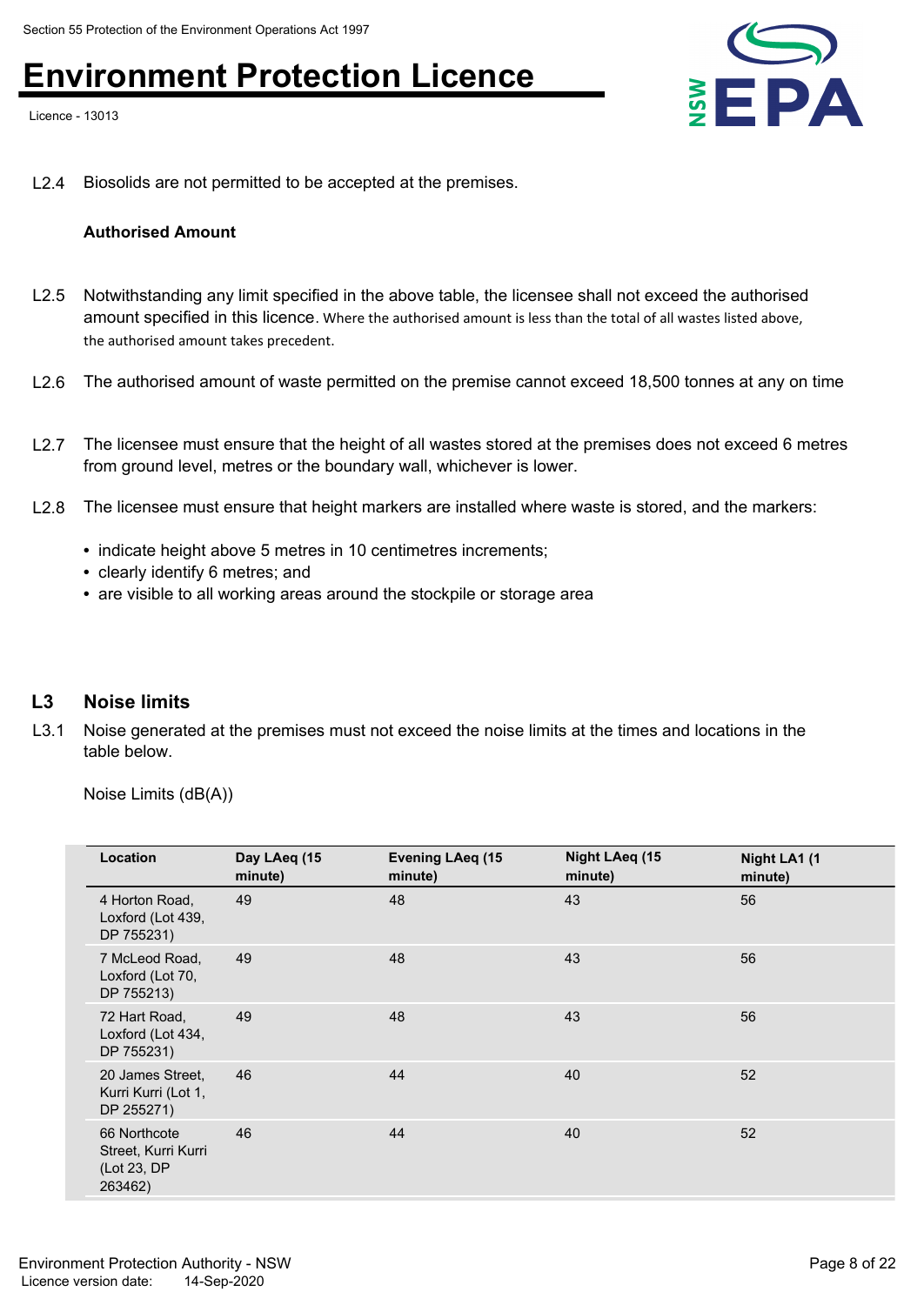Licence - 13013



| 122 Mitchell<br>Avenue, Kurri<br>Kurri (Lot 527, DP<br>755231) | 46 | 44 | 40 | 52 |
|----------------------------------------------------------------|----|----|----|----|
| 62 Government<br>Road, Weston<br>(Lot 21, DP<br>979187)        | 49 | 48 | 43 | 54 |
| 86 Government<br>Road, Weston<br>(Lot 22, DP<br>1062343)       | 49 | 48 | 43 | 54 |
| 18 Hart Road,<br>Loxford (Lot 101,<br>DP 1010661)              | 49 | 48 | 43 | 54 |
| 65 Governement<br>Road, Loxford<br>(Lot 100, DP<br>1010661)    | 49 | 48 | 43 | 54 |
| 67 Government<br>Road, Loxford<br>(Lot 1, DP560471)            | 49 | 48 | 43 | 54 |
| 94C Government<br>Road, Weston<br>(Lot 3, DP<br>1192243)       | 49 | 48 | 43 | 54 |
| 94B Government<br>Road, Weston<br>(Lot 2, DP<br>1192243)       | 49 | 48 | 43 | 54 |
| 92 Government<br>Road, Weston<br>(Lot 2, DP<br>1016497)        | 49 | 48 | 43 | 54 |
| 16 Hart Road,<br>Loxford (Lot 3, DP<br>560471)                 | 49 | 48 | 43 | 54 |
| 65 Government<br>Road, Weston<br>(Lot 22, DP<br>979187)        | 49 | 48 | 43 | 54 |

L3.2 For the purposes of condition L3.1:

a) Day means the period from 7am to 6am Monday to Saturday and the period from 8am to 6pm Sunday and public holidays.

b) Evening means the period from 6pm to 10pm.

c) Nights means the period from 10pm to 7am Monday to Saturday and period from 10pm to 8am Sunday and public holidays.

L3.3 Noise-enhancing meteorological conditions:

a) The noise limits set out in condition L3.1 apply under the meteorological conditions set out below.

b) For those meteorological conditions not referred to in the table below, the noise limits that apply are the noise limits in condition L3.1 plus 5dB.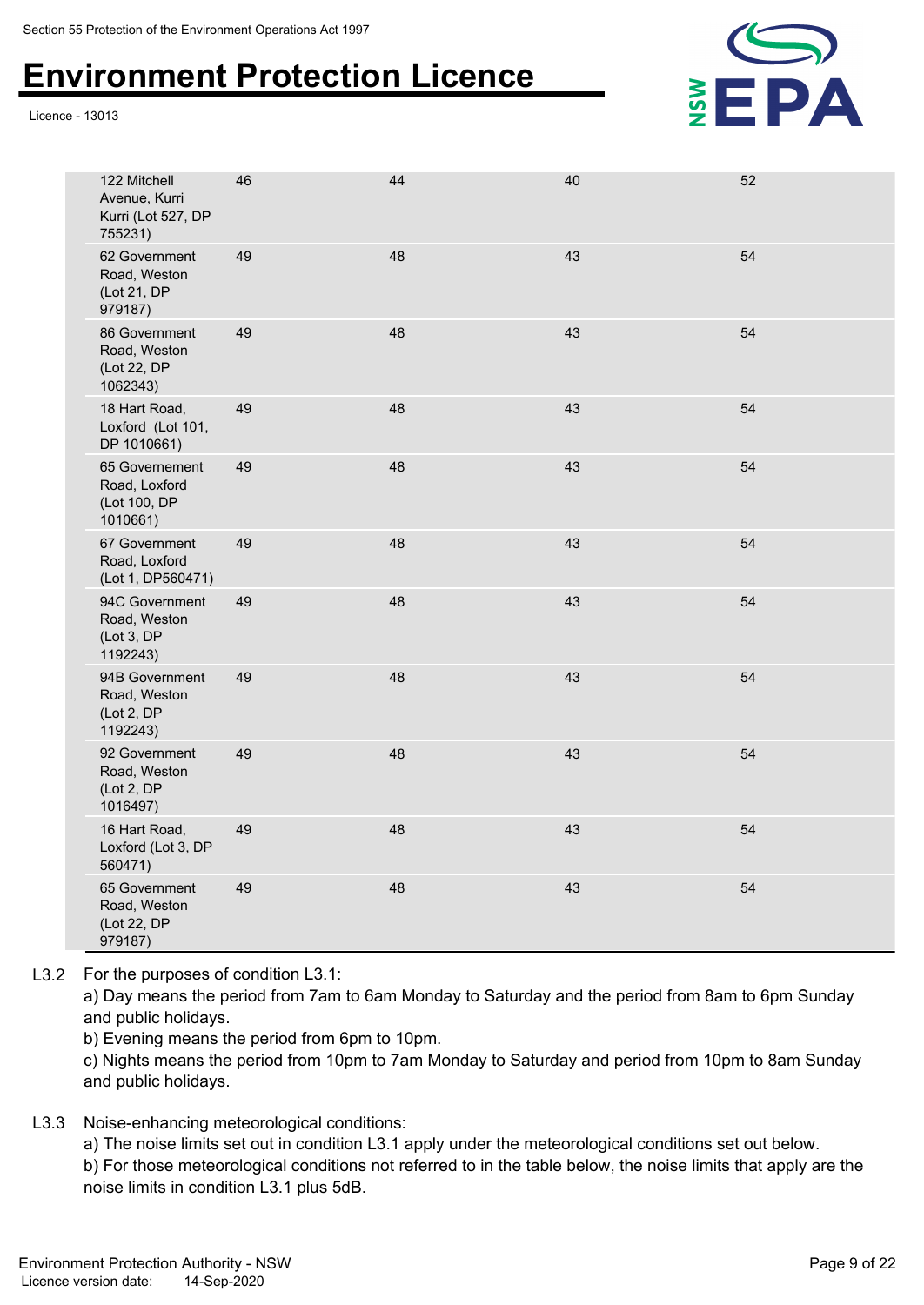Licence - 13013



| <b>ASSESSMENT PERIOD</b> | <b>Meteorological Conditions</b>                                                                                                                                                                              |
|--------------------------|---------------------------------------------------------------------------------------------------------------------------------------------------------------------------------------------------------------|
| Day                      | Stability categories A, B, C, D and E with wind speeds up to and including<br>3m/s at 10m above ground level.                                                                                                 |
| Evening                  | Stability categories A, B, C, D and E with wind speeds up to and including<br>3m/s at 10m above ground level.                                                                                                 |
| Night                    | Stability categories A, B, C, D and E with wind speeds up to and including<br>3m/s at 10m above ground level; or Stability category F with wind speeds up<br>to and including 2m/s at 10m above ground level. |

#### L3.4 For the purposes of condition L3.3:

a) The meteorological conditions are to be determined from the meteorological data obtained from a meteorological weather station on site.

b) Stability category shall be determined using the following method from Fact Sheet D of the *Noise Policy for Industry* (NSW EPA, 2017):

I. Pasquill-Gifford stability classification scheme (section D1.3.1).

#### L3.5 To assess compliance:

a) with the LAeq(15 minutes) or the LAmax noise limit in condition L3.1 and L3.3, the noise measurement equipment must be located:

(i) approximately on the property boundary, where any residence is situated 30 metres or less from the property boundary closest to premises; or where applicable,

(ii) in an area within 30 metres of a residence façade, but not closer then 3 metres where any residence on the property is situated more than 30 metres from the property boundary closest to the premises; or , where applicable,

(iii) in an area within 50 metres of the boundary of a National Park or Nature Reserve,

(iv) at any other location identified in condition L3.1.

b) with LAeq(15 minutes) or the LAmax noise limits in condition L3.1 and L3.3, the noise measurement equipment must be located:

(i) at the reasonably most affected point at a location where there is no residence at the location; or,

(ii) at the reasonably most affected point within an area at a location prescribed by condition L3.5(a).

- L3.6 A non-compliance of conditions L3.1 and L3.3 will still occur where noise generated from the premises is measured in excess of the noise limit at a point other than the reasonably most affected point at the locations referred to in condition L3.5(a) or L3.5(b).
- Note: To L3.5 and L3.6: The reasonably most affected point is at a location or within an area at a location experiencing or expected to experience the highest sound pressure level from the premises.
- L3.7 For the purpose of determining the noise generated from the premises, the modifying factor corrections in Table C1 in Fact Sheet C or the *Noise Policy for Industry* (NSW EPA, 2017) may be applied, if appropriate, to the noise measurements by the noise monitoring equipment.
- L3.8 Noise measurements must not be undertaken where rain or wind speed at microphone level will affect the acquisition of valid measurements.

### **L4 Hours of operation**

L4.1 All construction work at the premises must be conducted between 7am and 6pm Monday to Friday and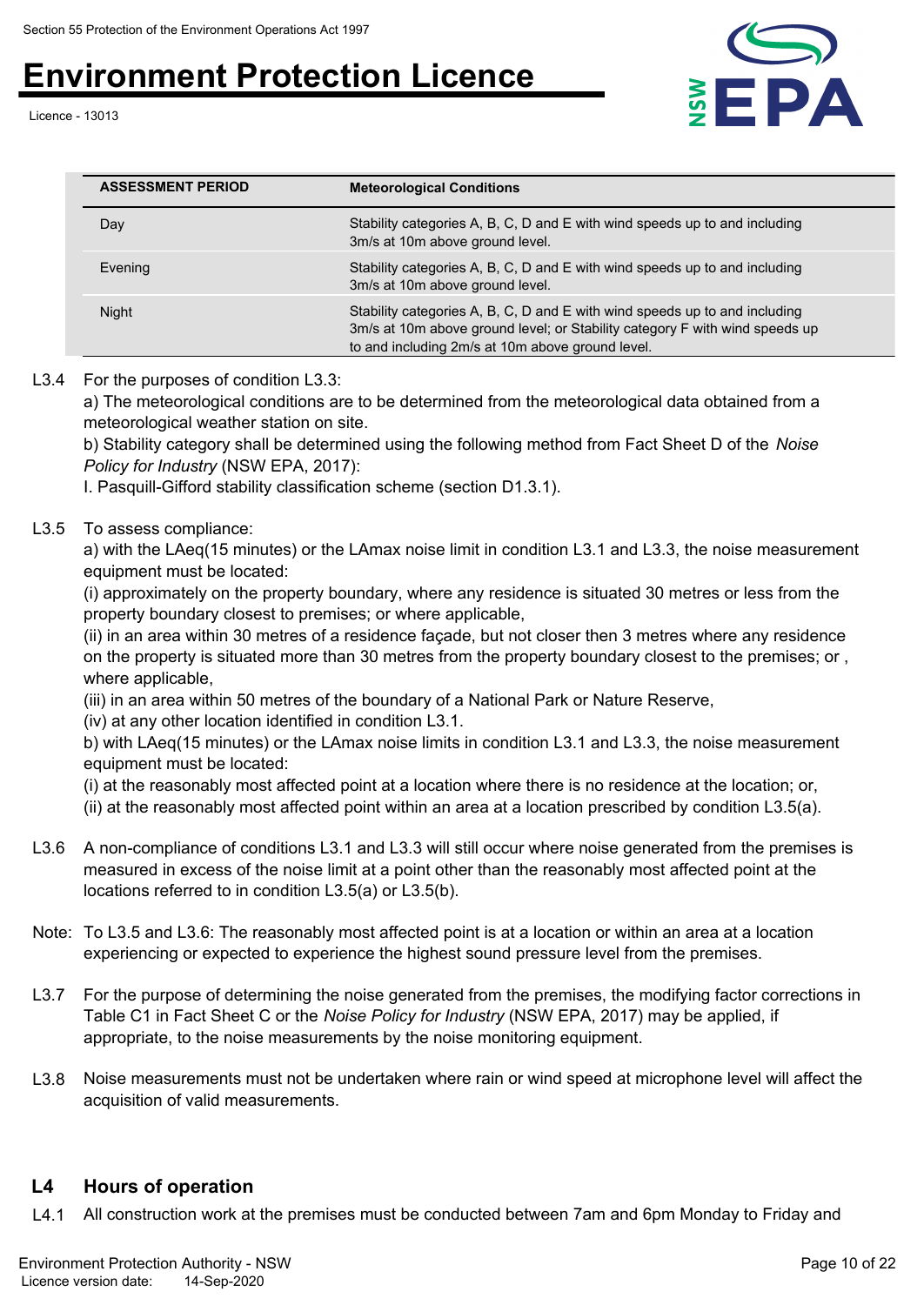Licence - 13013



between 7am and 1pm Saturdays and at no time on Sundays and Public Holidays.

- L4.2 Operations at the premises are permitted Monday to Saturday (24 hours). The premises is not permitted to operate on Sundays or Public Holidays.
- L4.3 The use of concrete crushing machinery equipment and associated operations shall only occur between 7am and 6pm.

### **4 Operating Conditions**

### **O1 Activities must be carried out in a competent manner**

O1.1 Licensed activities must be carried out in a competent manner. This includes:

a) the processing, handling, movement and storage of materials and substances used to carry out the activity; and

b) the treatment, storage, processing, reprocessing, transport and disposal of waste generated by the activity.

### **O2 Maintenance of plant and equipment**

- O2.1 All plant and equipment installed at the premises or used in connection with the licensed activity: a) must be maintained in a proper and efficient condition; and
	- b) must be operated in a proper and efficient manner.

### **O3 Dust**

- O3.1 The premises must be maintained in a condition so that dust is not emitted from the premises.
- O3.2 Activities must be carried out in a manner that minimises the generation of dust at the premises.
- O3.3 The licensee must ensure that no material, including sediment or oil, is tracked onto the public road from the premises.
- O3.4 Trucks entering and leaving the premises that are carrying loads must be covered at all times, except during loading, unloading or during material inspection.
- O3.5 Potential dust generation from external crushing and shredding activities must be controlled by water sprays and fogging cannons.
- O3.6 All roads and surfaces for on-site handling, processing and storage of waste materials must be sealed.
- O3.7 With the exception of loads that are solely concrete, metal or timber, all incoming vehicles containing waste must be unloaded directly into the processing shed.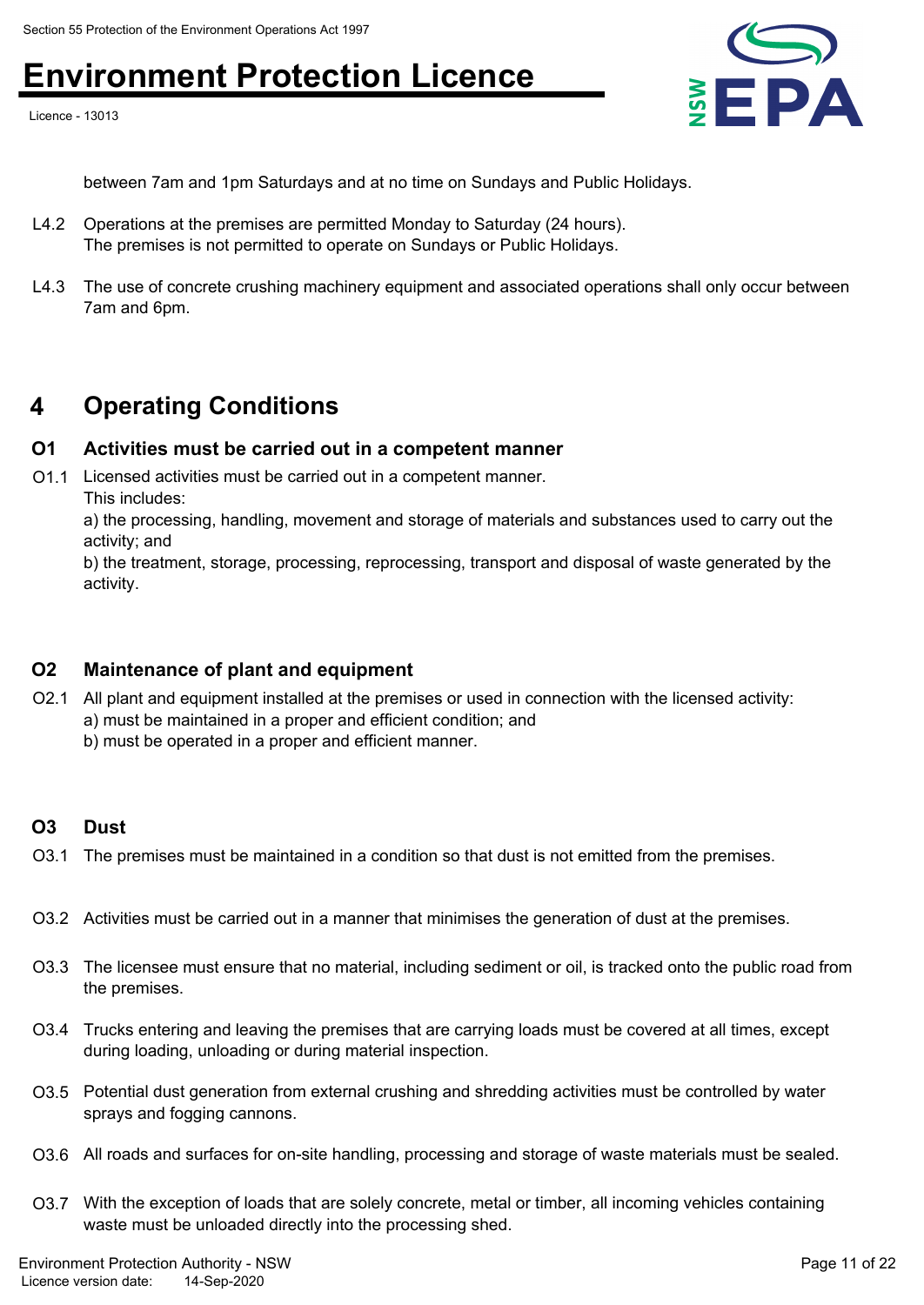Licence - 13013



- O3.8 The processing shed must be fitted with misting nozzles distributed along the roof trusses. The misting nozzles must be operated at all times when waste material handling and/or processing activities are being undertaken.
- O3.9 Fog curtains must be installed at all the processing shed doors. Fog curtains must operate during waste material handling and processing operations.
- O3.10 The external processing line air emissions must be ducted to the bag house system.
- O3.11 Dust suppression sprays must always be used during the operation of the processing line.
- O3.12 All processing line conveyors must always be covered during the operation of the processing line.
- O3.13 All waste material and product must be stored in bunkers with three side-walls.
- O3.14 A maximum of one set of crushing plant and equipment can be in operation at any one time.

#### **O4 Emergency response**

O4.1 The licensee must maintain and implement as necessary a current emergency response plan for the premises. The licensee must keep the emergency response plan on the premises at all times. The emergency response plan must document systems and procedures to deal with all types of incidents (e.g. spills, explosion or fire) that may occur at the premises or that may be associated with activities that occur at the premises and which are likely to cause harm to the environment. If a current emergency plan does not exist at the date on which this condition is attached to the licence, the licensee must develop an emergency response plan within three months of that date.

### **O5 Processes and management**

#### **Air Quality Management Plan**

- O5.1 The licensee must develop and implement an air quality management plan (AQMP) prior to the commencement of project operations. As a minimum, the air quality management plan must include the following parts:
	- 1. Risk assessment;
	- 2. Proactive and reactive mitigation measures of all significant, and potentially significant, emissions sources;
	- 3. Key performance indicator(s);
	- 4. Monitoring method(s);
	- 5. Location, frequency and duration of monitoring;
	- 6. Record keeping;
	- 7. Response mechanisms and contingency measures;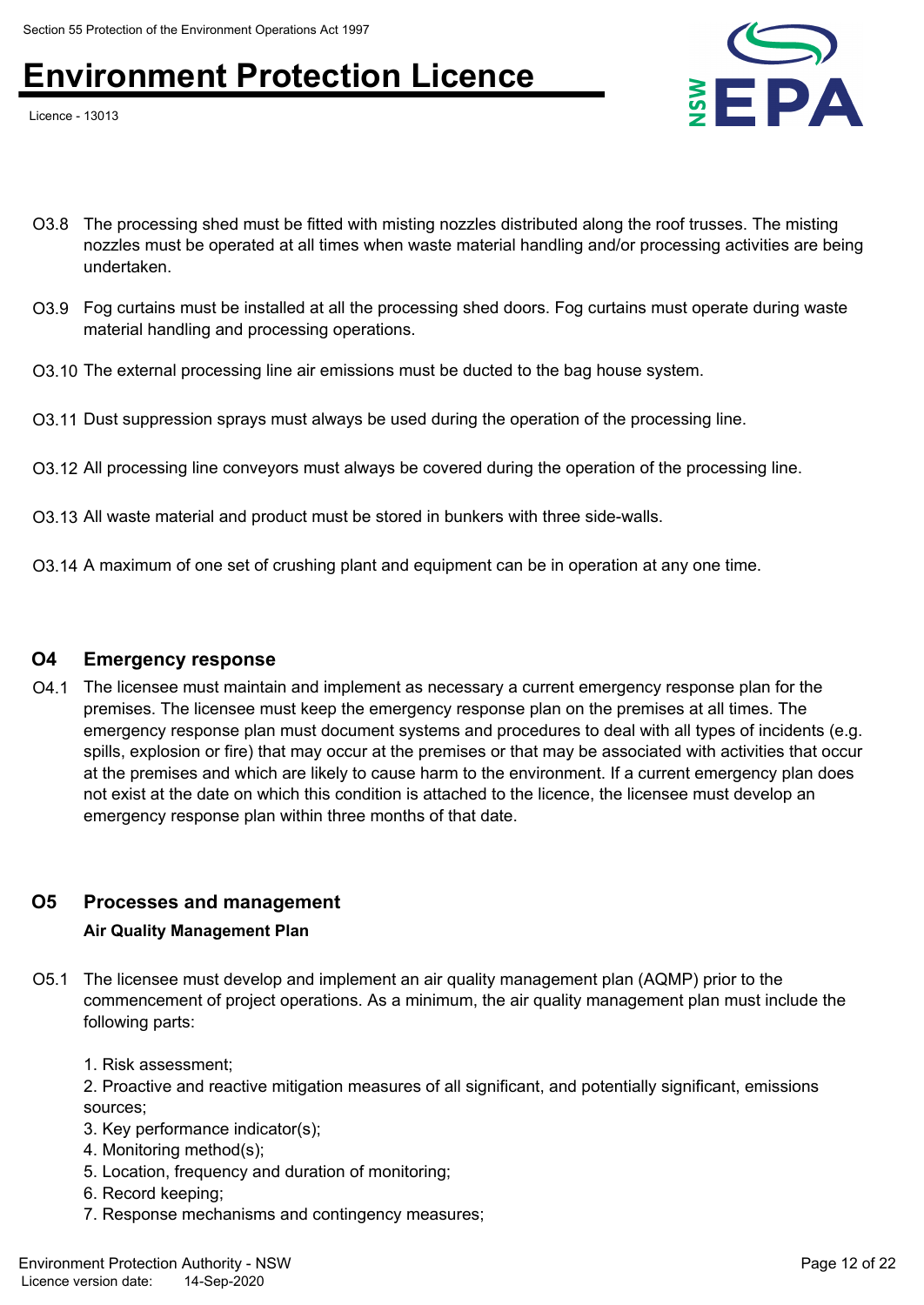Licence - 13013



- 8. Responsibilities; and
- 9. Compliance reporting.

### **O6 Other operating conditions**

**Fire Control**

O6.1 There must be no burning or incineration of waste at the premises.

### **5 Monitoring and Recording Conditions**

#### **M1 Monitoring records**

- M1.1 The results of any monitoring required to be conducted by this licence or a load calculation protocol must be recorded and retained as set out in this condition.
- M1.2 All records required to be kept by this licence must be:
	- a) in a legible form, or in a form that can readily be reduced to a legible form;
	- b) kept for at least 4 years after the monitoring or event to which they relate took place; and
	- c) produced in a legible form to any authorised officer of the EPA who asks to see them.
- M1.3 The following records must be kept in respect of any samples required to be collected for the purposes of this licence:
	- a) the date(s) on which the sample was taken;
	- b) the time(s) at which the sample was collected;
	- c) the point at which the sample was taken; and
	- d) the name of the person who collected the sample.

### **M2 Weather monitoring**

M2.1 The licensee must install and maintain a meteorological station on the premises, which complies with the requirements of the current version of the Approved Methods for Sampling of Air Pollutants in New South Wales.

### **M3 Recording of pollution complaints**

- M3.1 The licensee must keep a legible record of all complaints made to the licensee or any employee or agent of the licensee in relation to pollution arising from any activity to which this licence applies.
- M3.2 The record must include details of the following: a) the date and time of the complaint;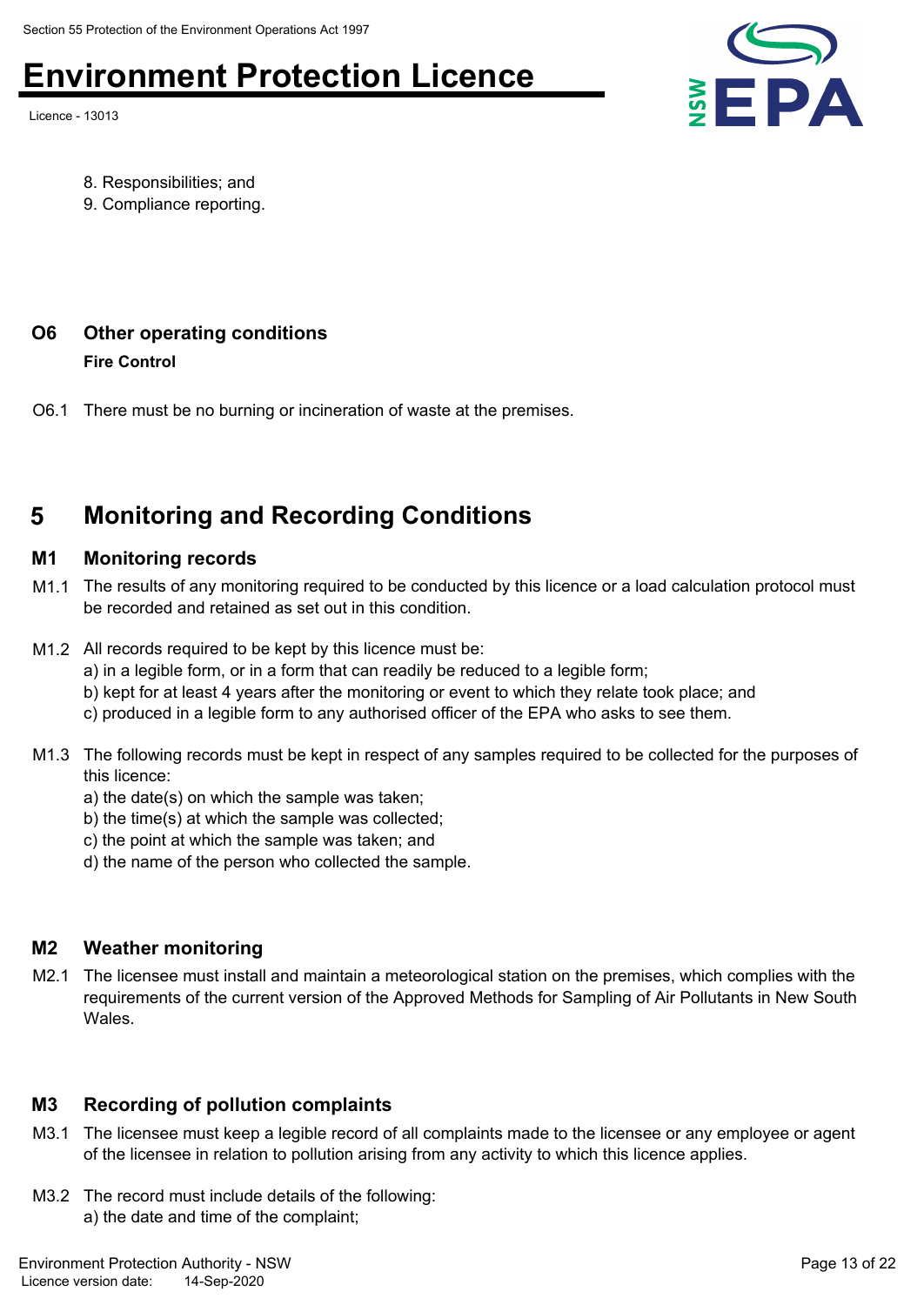Licence - 13013



b) the method by which the complaint was made;

c) any personal details of the complainant which were provided by the complainant or, if no such details were provided, a note to that effect;

d) the nature of the complaint;

e) the action taken by the licensee in relation to the complaint, including any follow-up contact with the complainant; and

f) if no action was taken by the licensee, the reasons why no action was taken.

- M3.3 The record of a complaint must be kept for at least 4 years after the complaint was made.
- M3.4 The record must be produced to any authorised officer of the EPA who asks to see them.

#### **M4 Telephone complaints line**

- M4.1 The licensee must operate during its operating hours a telephone complaints line for the purpose of receiving any complaints from members of the public in relation to activities conducted at the premises or by the vehicle or mobile plant, unless otherwise specified in the licence.
- M4.2 The licensee must notify the public of the complaints line telephone number and the fact that it is a complaints line so that the impacted community knows how to make a complaint.
- M4.3 The preceding two conditions do not apply until 3 months after: the date of the issue of this licence.

### **6 Reporting Conditions**

#### **R1 Annual return documents**

- R1.1 The licensee must complete and supply to the EPA an Annual Return in the approved form comprising:
	- 1. a Statement of Compliance,
	- 2. a Monitoring and Complaints Summary,
	- 3. a Statement of Compliance Licence Conditions,
	- 4. a Statement of Compliance Load based Fee,
	- 5. a Statement of Compliance Requirement to Prepare Pollution Incident Response Management Plan,
	- 6. a Statement of Compliance Requirement to Publish Pollution Monitoring Data; and
	- 7. a Statement of Compliance Environmental Management Systems and Practices.

At the end of each reporting period, the EPA will provide to the licensee notification that the Annual Return is due.

- R1.2 An Annual Return must be prepared in respect of each reporting period, except as provided below.
- Note: The term "reporting period" is defined in the dictionary at the end of this licence. Do not complete the Annual Return until after the end of the reporting period.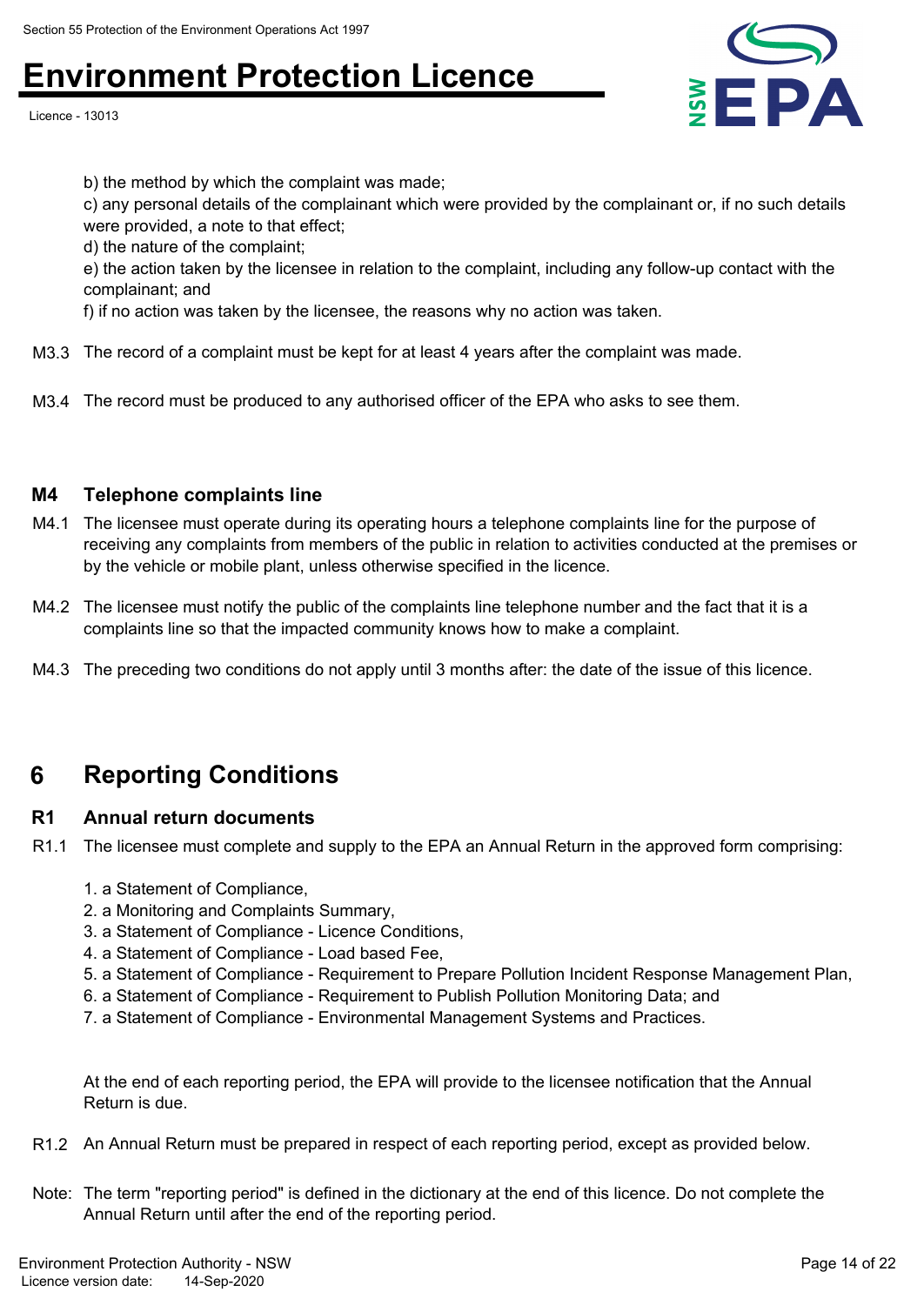Licence - 13013



R1.3 Where this licence is transferred from the licensee to a new licensee: a) the transferring licensee must prepare an Annual Return for the period commencing on the first day of the reporting period and ending on the date the application for the transfer of the licence to the new licensee is granted; and

b) the new licensee must prepare an Annual Return for the period commencing on the date the application for the transfer of the licence is granted and ending on the last day of the reporting period.

- Note: An application to transfer a licence must be made in the approved form for this purpose.
- R1.4 Where this licence is surrendered by the licensee or revoked by the EPA or Minister, the licensee must prepare an Annual Return in respect of the period commencing on the first day of the reporting period and ending on:

a) in relation to the surrender of a licence - the date when notice in writing of approval of the surrender is given; or

b) in relation to the revocation of the licence - the date from which notice revoking the licence operates.

- R1.5 The Annual Return for the reporting period must be supplied to the EPA via eConnect *EPA* or by registered post not later than 60 days after the end of each reporting period or in the case of a transferring licence not later than 60 days after the date the transfer was granted (the 'due date').
- R1.6 The licensee must retain a copy of the Annual Return supplied to the EPA for a period of at least 4 years after the Annual Return was due to be supplied to the EPA.
- R1.7 Within the Annual Return, the Statements of Compliance must be certified and the Monitoring and Complaints Summary must be signed by:

a) the licence holder; or

b) by a person approved in writing by the EPA to sign on behalf of the licence holder.

### **R2 Notification of environmental harm**

- R2.1 Notifications must be made by telephoning the Environment Line service on 131 555.
- R2.2 The licensee must provide written details of the notification to the EPA within 7 days of the date on which the incident occurred.
- Note: The licensee or its employees must notify all relevant authorities of incidents causing or threatening material harm to the environment immediately after the person becomes aware of the incident in accordance with the requirements of Part 5.7 of the Act.

### **R3 Written report**

R3.1 Where an authorised officer of the EPA suspects on reasonable grounds that:

a) where this licence applies to premises, an event has occurred at the premises; or

b) where this licence applies to vehicles or mobile plant, an event has occurred in connection with the carrying out of the activities authorised by this licence,

and the event has caused, is causing or is likely to cause material harm to the environment (whether the harm occurs on or off premises to which the licence applies), the authorised officer may request a written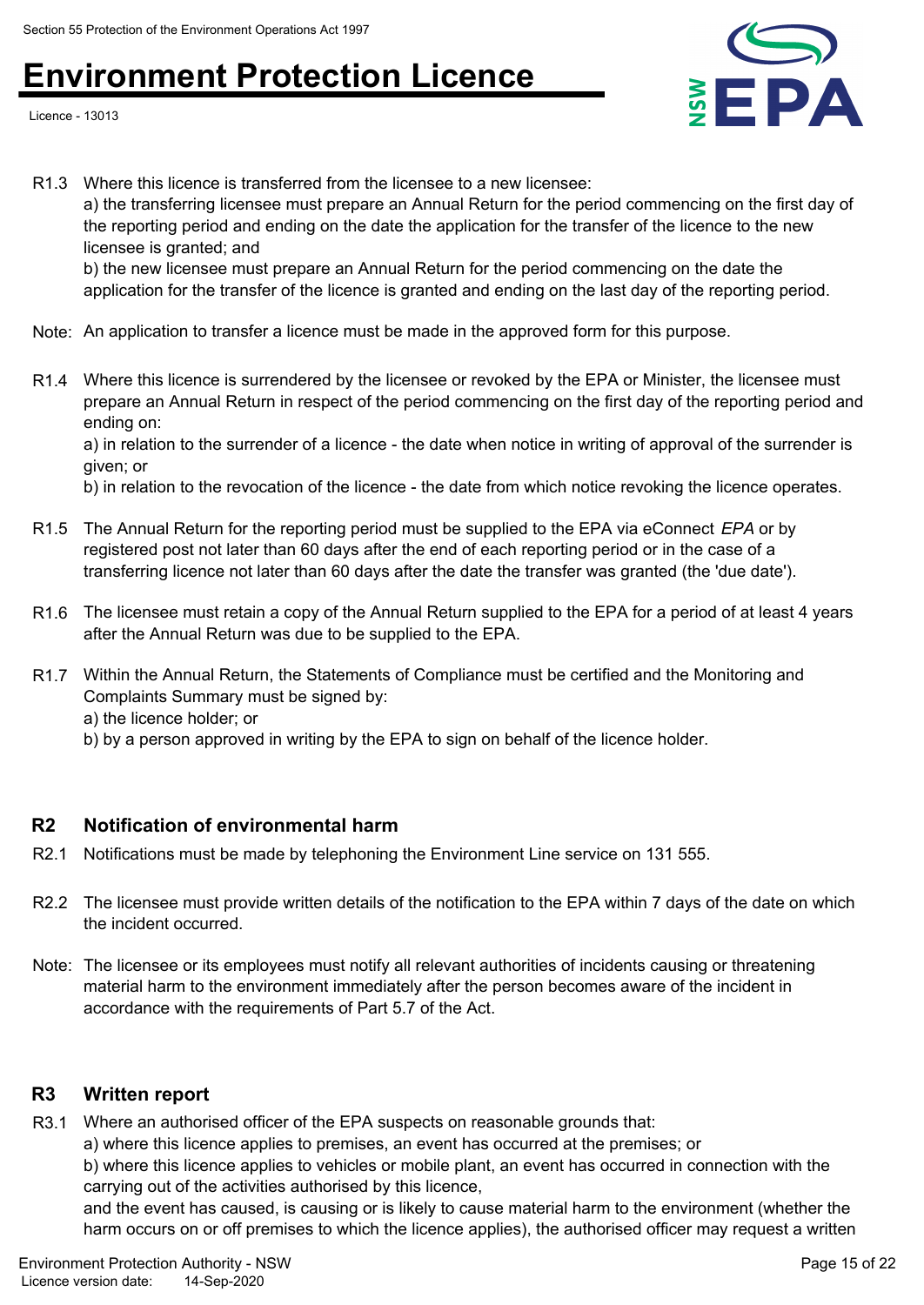Licence - 13013



report of the event.

- R3.2 The licensee must make all reasonable inquiries in relation to the event and supply the report to the EPA within such time as may be specified in the request.
- R3.3 The request may require a report which includes any or all of the following information:

a) the cause, time and duration of the event;

b) the type, volume and concentration of every pollutant discharged as a result of the event;

c) the name, address and business hours telephone number of employees or agents of the licensee, or a specified class of them, who witnessed the event;

d) the name, address and business hours telephone number of every other person (of whom the licensee is aware) who witnessed the event, unless the licensee has been unable to obtain that information after making reasonable effort;

e) action taken by the licensee in relation to the event, including any follow-up contact with any complainants;

f) details of any measure taken or proposed to be taken to prevent or mitigate against a recurrence of such an event; and

g) any other relevant matters.

R3.4 The EPA may make a written request for further details in relation to any of the above matters if it is not satisfied with the report provided by the licensee. The licensee must provide such further details to the EPA within the time specified in the request.

### **R4 Other reporting conditions**

### **Reporting of noise monitoring**

- R4.1 Licensee must provide to the EPA with its Annual Return an annual noise compliance assessment report prepared by a competent person. The report must include an assessment of any exceedance of noise limits and justification that the noise monitoring points selected for the purposes of fulfilling this condition are representative of the sensitive receivers within Table ......
- Note: The definition of "competent person" is as follows:

Competent person must satisfy one or more of the following:

- have qualifications and/or experience sufficient to fulfil the requirements of 'member' grade of the Australian Acoustical Society;
- undertake the duties of an acoustics consultant on behalf of a consultancy firm that is a member of the Association of Australasian Acoustical Consultants;
- have a recognised tertiary qualification in a discipline pertinent to acoustics; or
- demonstrate competence through professional experience and/or technical expertise to the satisfaction of the EPA.

### **Fires**

R4.2 The licensee must maintain a log and record the following data of fires at the site: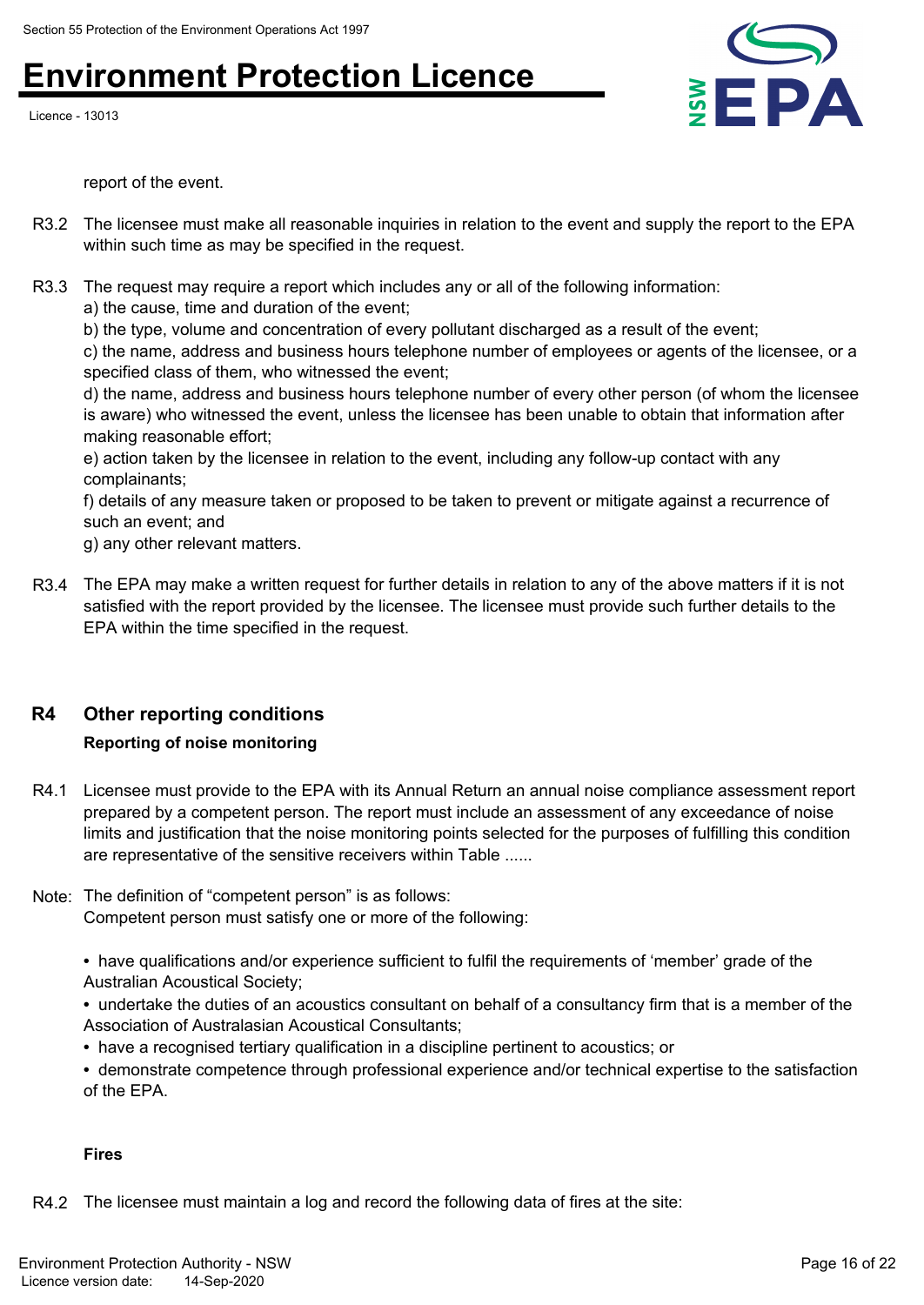Licence - 13013



- 1. Time and date when the fire was deliberately started or reported;
- 2. Whether the fire was authorised by the licensee, and, if not, the circumstances which ignited the fire;
- 3. The time and date that the fire ceased and whether it burnt out or was extinguished;
- 4. The location of the fire (e.g. which waste stockpile, plant/equipment etc);
- 5. Prevailing weather conditions;
- 6. Observations made in regard to smoke direction and dispersion;
- 7. The amount of waste that was combusted;
- 8. Action taken to extinguish the fire; and,
- 9. How leachate generated from extinguishing the fire was managed.
- R4.3 The licensee or its employees must notify the EPA in accordance with conditions R2.1 and R2.2 of all fires at the premises as soon as practical after becoming aware of the incident.

### **7 General Conditions**

### **G1 Copy of licence kept at the premises or plant**

- G1.1 A copy of this licence must be kept at the premises to which the licence applies.
- G1.2 The licence must be produced to any authorised officer of the EPA who asks to see it.
- G1.3 The licence must be available for inspection by any employee or agent of the licensee working at the premises.

### **8 Special Conditions**

### **E1 Financial Assurance**

E1.1 A financial assurance in the form of an unconditional and irrevocable guarantee from an Australian bank, building society or credit union in favour of the EPA in the amount of fifty thousand dollars (\$50,000) must be provided to the EPA by 18 January 2010. The financial assurance is required to secure or guarantee funding for works or programs required by or under this licence. The financial must contain a term that provides that any monies claimed can be paid to the EPA, or at the written direction of the EPA, to any other person.

A financial assurance in the form of an unconditional and irrevocable guarantee from an Australian bank, building society or credit union in favour of the EPA in the amount of one hundred thousand dollars (\$100,000) must be provided to the EPA by 18 January 2011. The financial assurance is required to secure or guarantee funding for works or programs required by or under this licence. The financial must contain a term that provides that any monies claimed can be paid to the EPA, or at the written direction of the EPA, to any other person.

A financial assurance in the form of an unconditional and irrevocable guarantee from an Australian bank,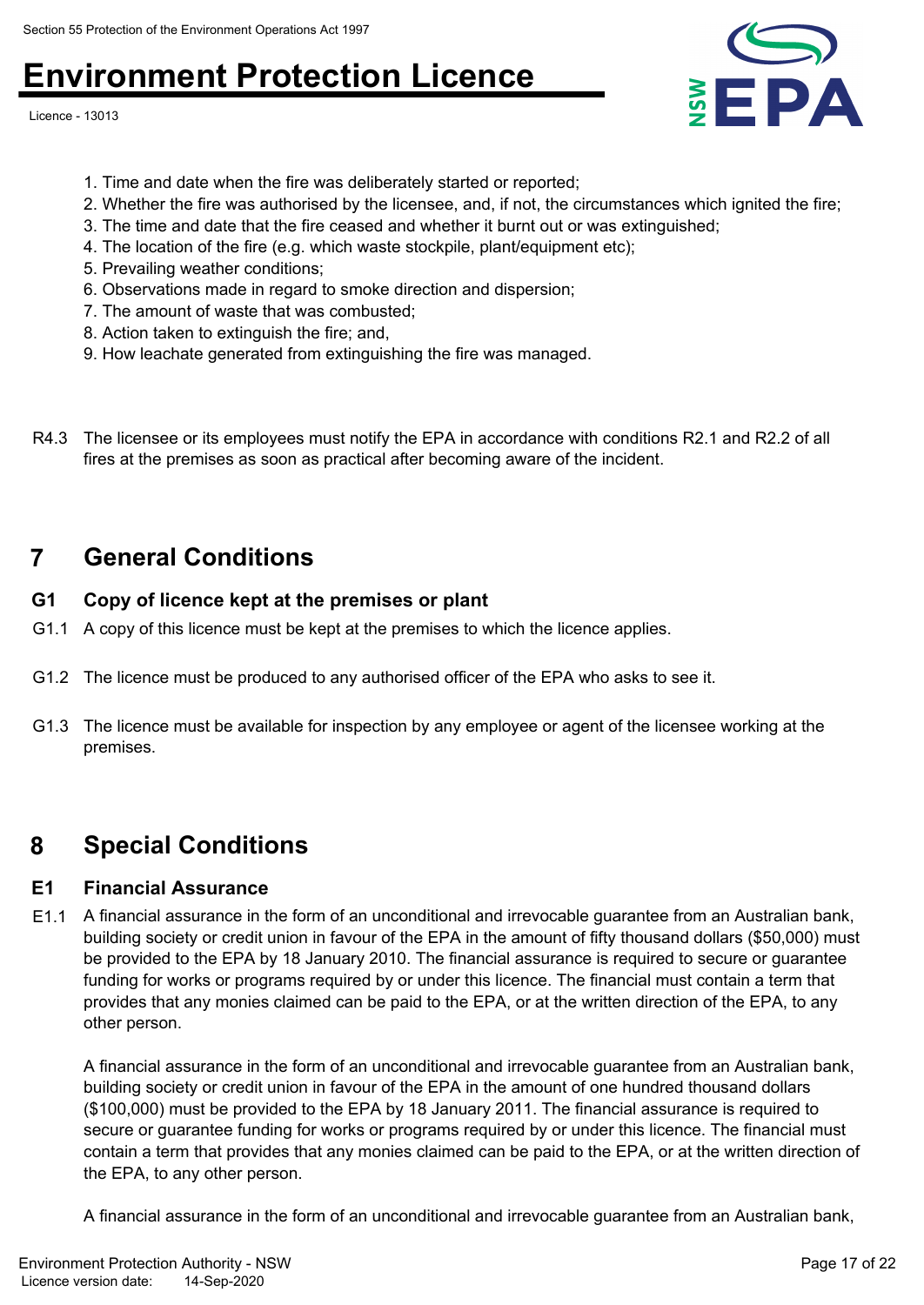

Licence - 13013

building society or credit union in favour of the EPA in the amount of one hundred and fifty thousand dollars (\$150,000) must be provided to the EPA by 18 January 2012. The financial assurance is required to secure or guarantee funding for works or programs required by or under this licence. The financial must contain a term that provides that any monies claimed can be paid to the EPA, or at the written direction of the EPA, to any other person.

- E1.2 A financial assurance in the form of an unconditional and irrevocable guarantee from an Australian bank, building society or credit union in favour of the EPA in the amount of three hundred thousand dollars (\$300,000) must be provided to the EPA by 1 March 2021. The financial assurance is required to secure or guarantee funding for works or programs required by or under this licence. The financial must contain a term that provides that any monies claimed can be paid to the EPA, or at the written direction of the EPA, to any other person.
- E1.3 The financial assurance must be maintained during the operation of the facility and thereafter until such time as the EPA is satisfied the premises is environmentally secure.
- E1.4 The financial assurance must be replenished by the full amount claimed or realised if the EPA has claimed on or realised the financial assurance or any part of it to undertake a work or program required to be carried out by the licence which has not been undertaken by the licence holder.
- E1.5 The EPA may require an increase the amount of the financial assurance at any time as a result of reassessment of the total likely costs and expenses of rehabilitation of the premises.
- E1.6 The licensee must provide to the EPA the original counterpart guarantee within five working days of the issue of:
	- a) the financial assurance required by condition E1.1; and
	- b) the adjusted financial assurance as required by condition E1.3 and E1.4.

### **E2 Environmental Obligations of Licensee**

E2.1 While the licensee's premises are being used for the purpose to which the licence relates, the licensee must:

a) Clean up any spill, leak or other discharge of any waste(s) or other material(s) as soon as practicable after it becomes known to the licensee or to one of the licensee's employees or agents.

b) In the event(s) that any liquid and non-liquid waste(s) is unlawfully deposited on the premises, such waste(s) must be removed and lawfully disposed of as soon as practicable or in accordance with any direction given by the EPA.

c) Provide all monitoring data as required by the conditions of this licence or as directed by the EPA.

- E2.2 In the event of an earthquake, storm, fire, flood or any other event where it is reasonable to suspect that a pollution incident has occurred, is occurring or is likely to occur, the licensee (whether or not the premises continue to be used for the purposes to which the licence relates) must:
	- a) Make all efforts to contain all firewater on the licensee's premises;
	- b) Make all efforts to control air pollution from the licensee's premises;
	- c) Make all efforts to contain any discharge, spill or run-off from the licensee's premises;
	- d) Make all efforts to prevent flood water entering the licensee's premises;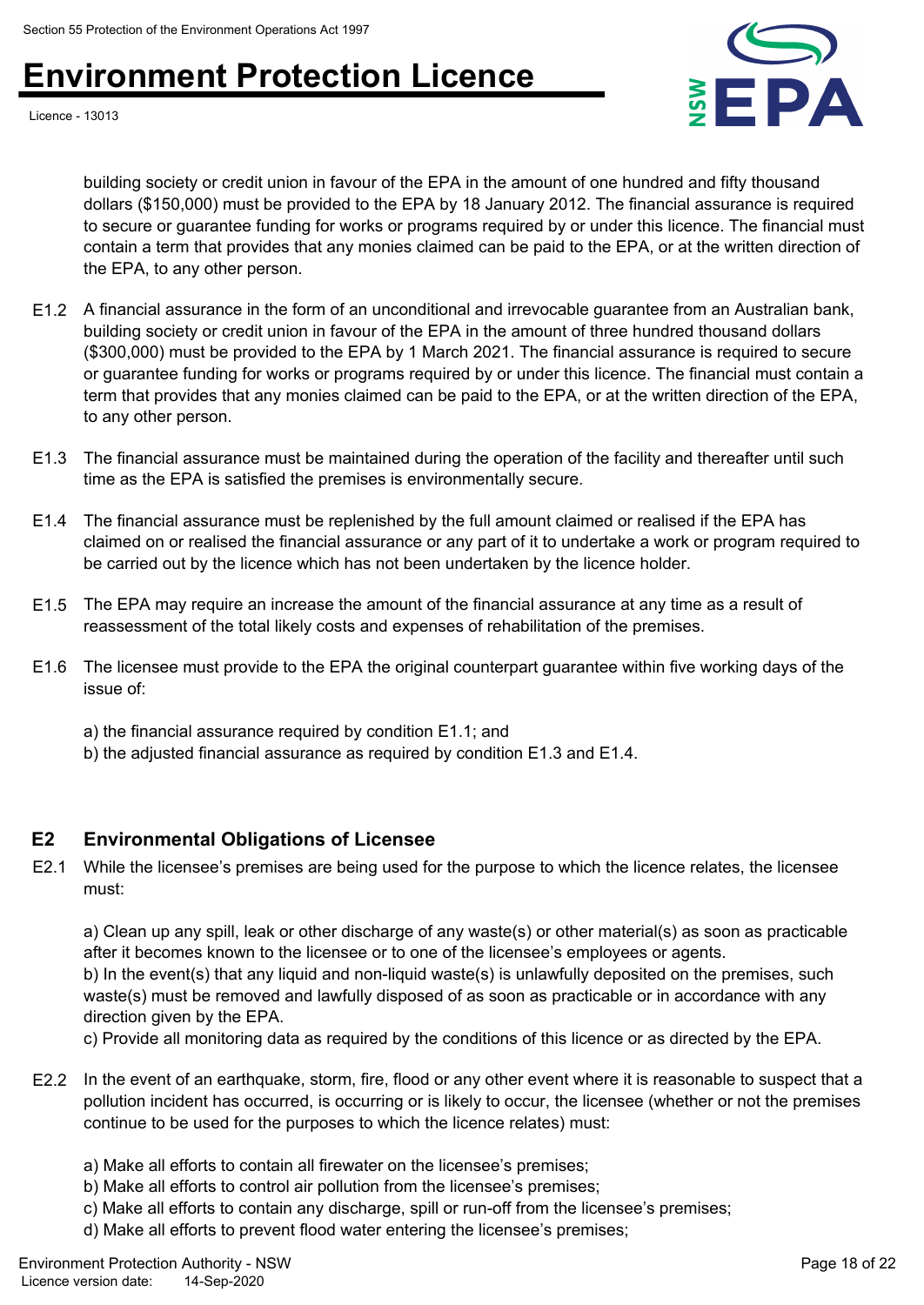Licence - 13013



e) Remediate and rehabilitate any exposed areas of soil and/or waste;

f) Lawfully dispose of all liquid and solid waste(s) stored on the premises that is not already securely disposed of;

g) At the request of the EPA monitor groundwater beneath the licensee's premises and its potential to migrate from the licensee's premises;

h) At the request of the EPA monitor surface water leaving the licensee's premises; and

i) Ensure the licensee's premises is secure.

### **E3 EPA may claim on Financial Assurance**

E3.1 The EPA may claim on a financial assurance under s303 of the POEO Act if a licensee fails to carry out any work or program required to comply with the conditions of this licence or clean up notice issued under section 91 of the POEO Act.

### **E4 Construction of facility**

E4.1 A physical barrier is to be placed and maintained along the extent of the premises and on the area marked "Existing top of bank" on drawing "Figure 2 Site Plan 8/2005/1088/1 05/03/08", adequate to prevent persons, vehicles and machinery from entering the identified area containing threatened species community during construction and grounds maintenance of the premises.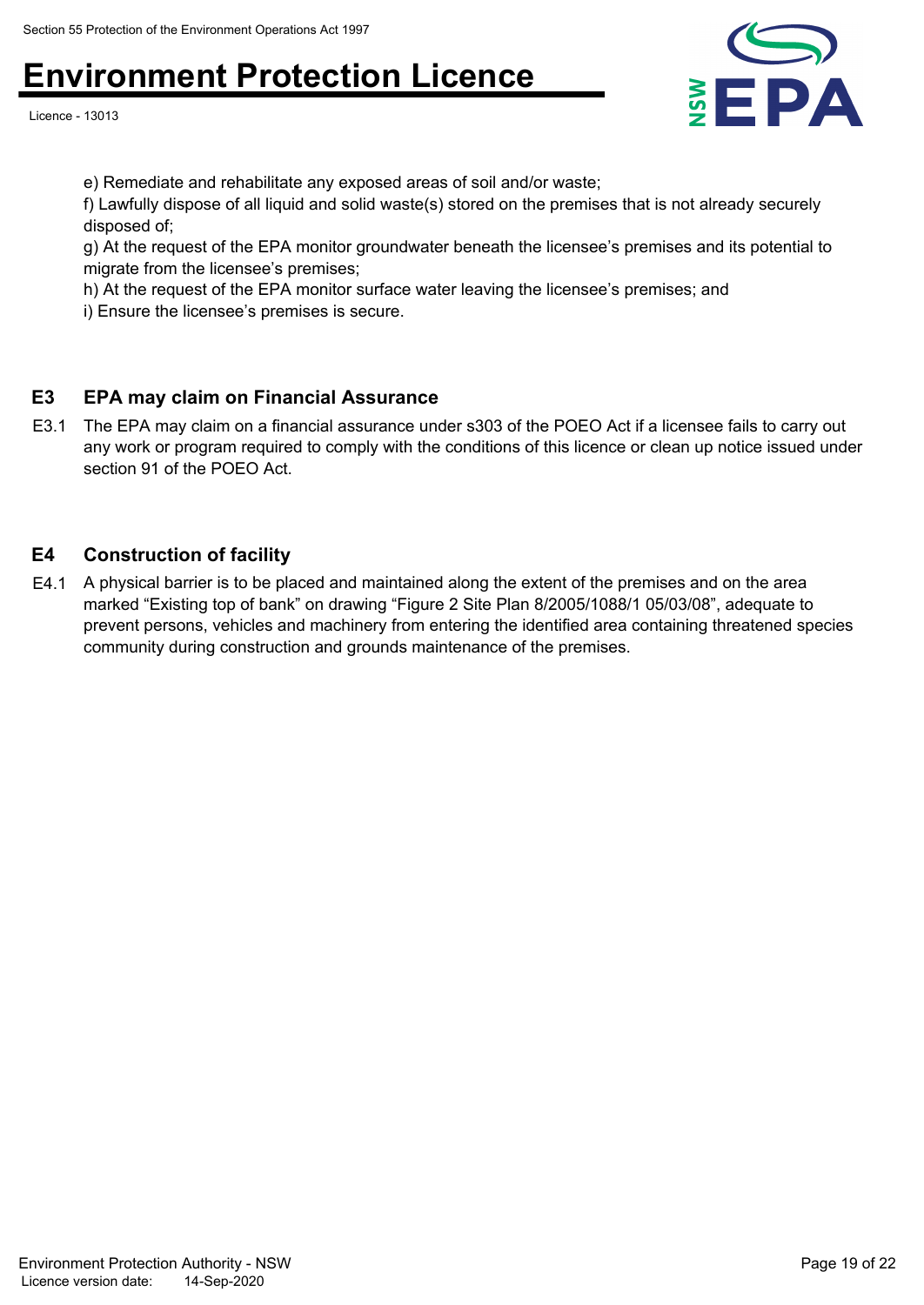Licence - 13013



### **Dictionary**

### General Dictionary

| <b>3DGM</b> [in relation<br>to a concentration<br>limit] | Means the three day geometric mean, which is calculated by multiplying the results of the analysis of<br>three samples collected on consecutive days and then taking the cubed root of that amount. Where one<br>or more of the samples is zero or below the detection limit for the analysis, then 1 or the detection limit<br>respectively should be used in place of those samples |
|----------------------------------------------------------|---------------------------------------------------------------------------------------------------------------------------------------------------------------------------------------------------------------------------------------------------------------------------------------------------------------------------------------------------------------------------------------|
| Act                                                      | Means the Protection of the Environment Operations Act 1997                                                                                                                                                                                                                                                                                                                           |
| activity                                                 | Means a scheduled or non-scheduled activity within the meaning of the Protection of the Environment<br>Operations Act 1997                                                                                                                                                                                                                                                            |
| actual load                                              | Has the same meaning as in the Protection of the Environment Operations (General) Regulation 2009                                                                                                                                                                                                                                                                                     |
| <b>AM</b>                                                | Together with a number, means an ambient air monitoring method of that number prescribed by the<br>Approved Methods for the Sampling and Analysis of Air Pollutants in New South Wales.                                                                                                                                                                                               |
| <b>AMG</b>                                               | Australian Map Grid                                                                                                                                                                                                                                                                                                                                                                   |
| anniversary date                                         | The anniversary date is the anniversary each year of the date of issue of the licence. In the case of a<br>licence continued in force by the Protection of the Environment Operations Act 1997, the date of issue of<br>the licence is the first anniversary of the date of issue or last renewal of the licence following the<br>commencement of the Act.                            |
| annual return                                            | Is defined in R1.1                                                                                                                                                                                                                                                                                                                                                                    |
| <b>Approved Methods</b><br><b>Publication</b>            | Has the same meaning as in the Protection of the Environment Operations (General) Regulation 2009                                                                                                                                                                                                                                                                                     |
| assessable<br>pollutants                                 | Has the same meaning as in the Protection of the Environment Operations (General) Regulation 2009                                                                                                                                                                                                                                                                                     |
| <b>BOD</b>                                               | Means biochemical oxygen demand                                                                                                                                                                                                                                                                                                                                                       |
| <b>CEM</b>                                               | Together with a number, means a continuous emission monitoring method of that number prescribed by<br>the Approved Methods for the Sampling and Analysis of Air Pollutants in New South Wales.                                                                                                                                                                                        |
| <b>COD</b>                                               | Means chemical oxygen demand                                                                                                                                                                                                                                                                                                                                                          |
| composite sample                                         | Unless otherwise specifically approved in writing by the EPA, a sample consisting of 24 individual samples<br>collected at hourly intervals and each having an equivalent volume.                                                                                                                                                                                                     |
| cond.                                                    | Means conductivity                                                                                                                                                                                                                                                                                                                                                                    |
| environment                                              | Has the same meaning as in the Protection of the Environment Operations Act 1997                                                                                                                                                                                                                                                                                                      |
| environment<br>protection<br>legislation                 | Has the same meaning as in the Protection of the Environment Administration Act 1991                                                                                                                                                                                                                                                                                                  |
| <b>EPA</b>                                               | Means Environment Protection Authority of New South Wales.                                                                                                                                                                                                                                                                                                                            |
| fee-based activity<br>classification                     | Means the numbered short descriptions in Schedule 1 of the Protection of the Environment Operations<br>(General) Regulation 2009.                                                                                                                                                                                                                                                     |
| general solid waste<br>(non-putrescible)                 | Has the same meaning as in Part 3 of Schedule 1 of the Protection of the Environment Operations Act<br>1997                                                                                                                                                                                                                                                                           |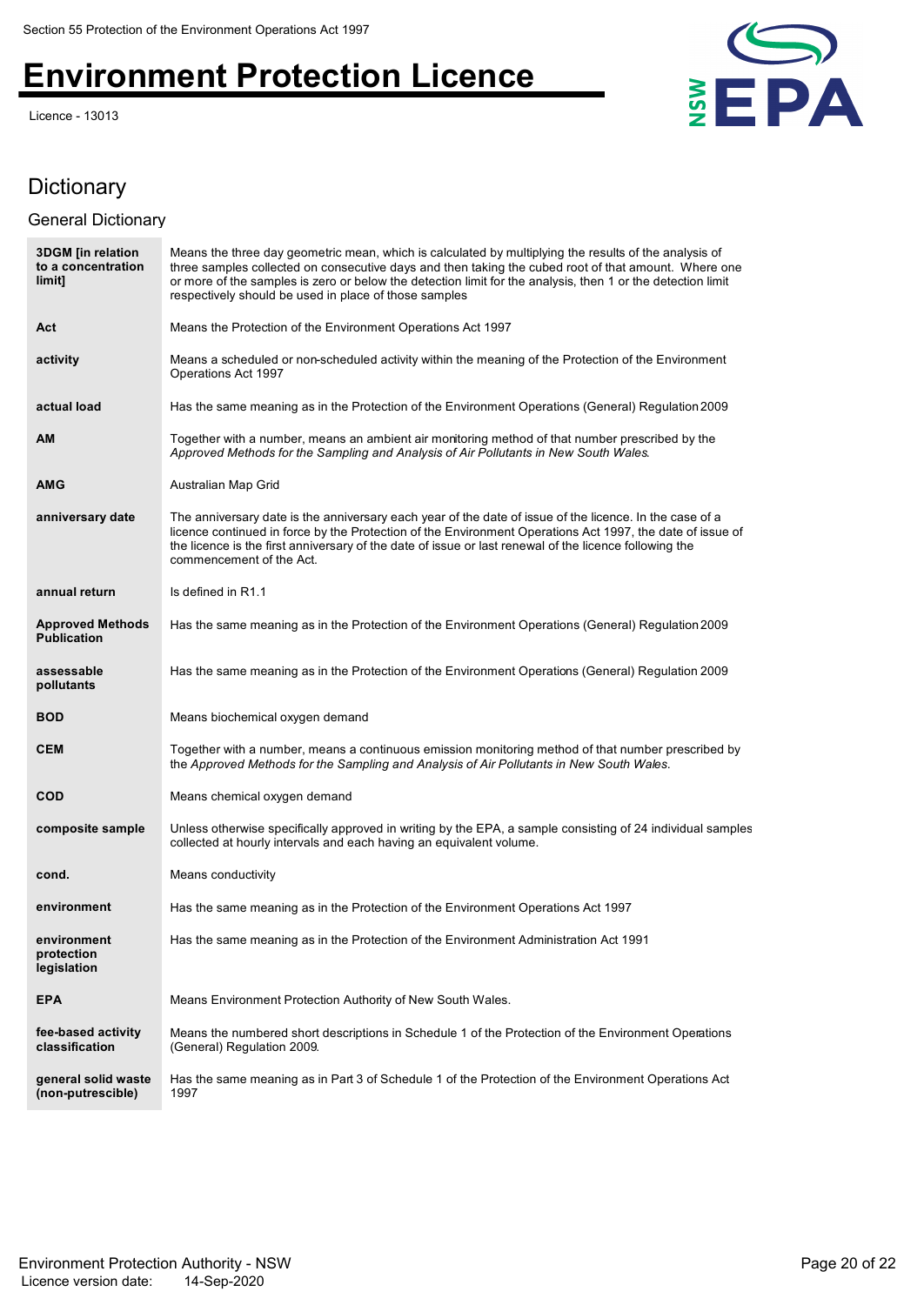Licence - 13013



| flow weighted<br>composite sample                                      | Means a sample whose composites are sized in proportion to the flow at each composites time of<br>collection.                                                                                                                                                                                                                                                                                                                     |
|------------------------------------------------------------------------|-----------------------------------------------------------------------------------------------------------------------------------------------------------------------------------------------------------------------------------------------------------------------------------------------------------------------------------------------------------------------------------------------------------------------------------|
| general solid waste<br>(putrescible)                                   | Has the same meaning as in Part 3 of Schedule 1 of the Protection of the Environmen t Operations Act<br>1997                                                                                                                                                                                                                                                                                                                      |
| grab sample                                                            | Means a single sample taken at a point at a single time                                                                                                                                                                                                                                                                                                                                                                           |
| hazardous waste                                                        | Has the same meaning as in Part 3 of Schedule 1 of the Protection of the Environment Operations Act<br>1997                                                                                                                                                                                                                                                                                                                       |
| licensee                                                               | Means the licence holder described at the front of this licence                                                                                                                                                                                                                                                                                                                                                                   |
| load calculation<br>protocol                                           | Has the same meaning as in the Protection of the Environment Operations (General) Regulation 2009                                                                                                                                                                                                                                                                                                                                 |
| local authority                                                        | Has the same meaning as in the Protection of the Environment Operations Act 1997                                                                                                                                                                                                                                                                                                                                                  |
| material harm                                                          | Has the same meaning as in section 147 Protection of the Environment Operations Act 1997                                                                                                                                                                                                                                                                                                                                          |
| <b>MBAS</b>                                                            | Means methylene blue active substances                                                                                                                                                                                                                                                                                                                                                                                            |
| <b>Minister</b>                                                        | Means the Minister administering the Protection of the Environment Operations Act 1997                                                                                                                                                                                                                                                                                                                                            |
| mobile plant                                                           | Has the same meaning as in Part 3 of Schedule 1 of the Protection of the Environment Operations Act<br>1997                                                                                                                                                                                                                                                                                                                       |
| motor vehicle                                                          | Has the same meaning as in the Protection of the Environment Operations Act 1997                                                                                                                                                                                                                                                                                                                                                  |
| O&G                                                                    | Means oil and grease                                                                                                                                                                                                                                                                                                                                                                                                              |
| percentile [in<br>relation to a<br>concentration limit<br>of a sample] | Means that percentage [eg.50%] of the number of samples taken that must meet the concentration limit<br>specified in the licence for that pollutant over a specified period of time. In this licence, the specified period<br>of time is the Reporting Period unless otherwise stated in this licence.                                                                                                                            |
| plant                                                                  | Includes all plant within the meaning of the Protection of the Environment Operations Act 1997 as well as<br>motor vehicles.                                                                                                                                                                                                                                                                                                      |
| pollution of waters<br>[or water pollution]                            | Has the same meaning as in the Protection of the Environment Operations Act 1997                                                                                                                                                                                                                                                                                                                                                  |
| premises                                                               | Means the premises described in condition A2.1                                                                                                                                                                                                                                                                                                                                                                                    |
| public authority                                                       | Has the same meaning as in the Protection of the Environment Operations Act 1997                                                                                                                                                                                                                                                                                                                                                  |
| regional office                                                        | Means the relevant EPA office referred to in the Contacting the EPA document accompanying this licence                                                                                                                                                                                                                                                                                                                            |
| reporting period                                                       | For the purposes of this licence, the reporting period means the period of 12 months after the issue of the<br>licence, and each subsequent period of 12 months. In the case of a licence continued in force by the<br>Protection of the Environment Operations Act 1997, the date of issue of the licence is the first anniversary<br>of the date of issue or last renewal of the licence following the commencement of the Act. |
| restricted solid<br>waste                                              | Has the same meaning as in Part 3 of Schedule 1 of the Protection of the Environment Operations Act<br>1997                                                                                                                                                                                                                                                                                                                       |
| scheduled activity                                                     | Means an activity listed in Schedule 1 of the Protection of the Environment Operations Act 1997                                                                                                                                                                                                                                                                                                                                   |
| special waste                                                          | Has the same meaning as in Part 3 of Schedule 1 of the Protection of the Environment Operations Act<br>1997                                                                                                                                                                                                                                                                                                                       |
| TM                                                                     | Together with a number, means a test method of that number prescribed by the Approved Methods for the<br>Sampling and Analysis of Air Pollutants in New South Wales.                                                                                                                                                                                                                                                              |